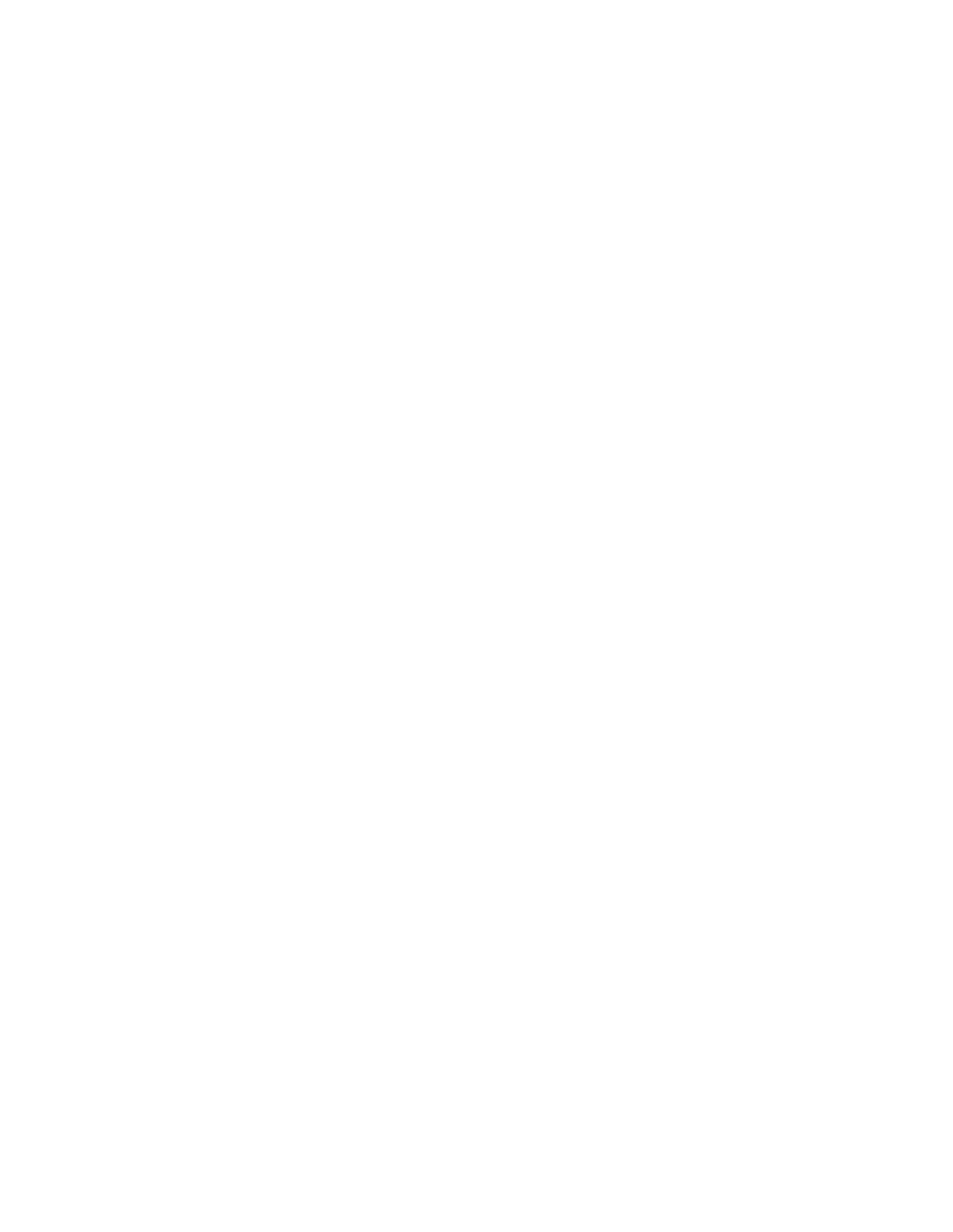# MARCH 31, 2022

# TABLE OF CONTENTS

|                                                                          | <b>PAGES</b>   |
|--------------------------------------------------------------------------|----------------|
| <b>Independent Auditor's Report</b>                                      | $i$ -iii       |
| <b>Management's Discussion and Analysis</b>                              | $1V-X$         |
| <b>Basic Financial Statements</b>                                        |                |
| Government-Wide Financial Statements                                     |                |
| <b>Statement of Net Position</b>                                         | $\mathbf{1}$   |
| <b>Statement of Activities</b>                                           | $\overline{2}$ |
| <b>Fund Financial Statements</b>                                         |                |
| <b>Governmental Funds</b>                                                |                |
| <b>Balance Sheet</b>                                                     | 3              |
| Reconciliation of the Balance Sheet to the Statement of Net Position     | $\overline{4}$ |
| Statement of Revenues, Expenditures and Changes in Fund Balance          | 5              |
| Reconciliation of the Statement of Revenues, Expenditures and Changes in |                |
| Fund Balance to the Statement of Activities                              | 6              |
| <b>Fiduciary Funds</b>                                                   |                |
| <b>Statement of Fiduciary Net Position</b>                               |                |
| Statement of Changes in Fiduciary Net Position                           | 8              |
| Notes to Financial Statements                                            | $9 - 20$       |
| <b>Required Supplementary Information</b>                                |                |
| Budgetary Comparison Schedule - Major Governmental Funds                 | $21 - 22$      |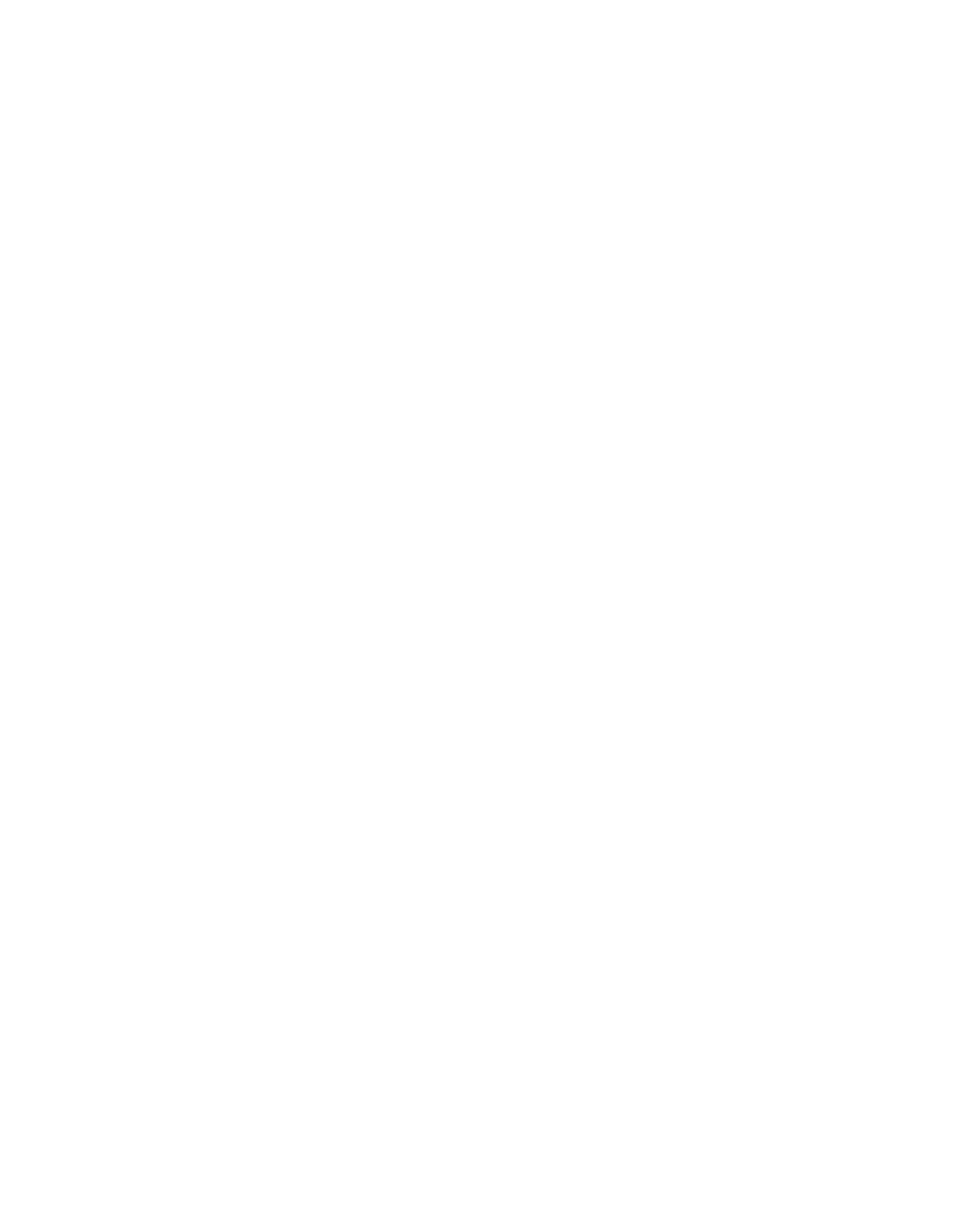

CERTIFIED PUBLIC ACCOUNTANTS 134 WEST HARRIS STREET CADILLAC, MICHIGAN 49601 PHONE: (231) 775-9789 FAX: (231) 775-9749 www.bcbcpa.com

May 10, 2022

# INDEPENDENT AUDITOR'S REPORT

To the Township Board Crystal Lake Township Benzie County Frankfort, Michigan

### **Report on the Audit of the Financial Statements**

#### *Opinions*

We have audited the accompanying financial statements of the governmental activities, each major fund, and the aggregate remaining fund information of Crystal Lake Township, Benzie County, Frankfort, Michigan as of and for the year ended March 31, 2022, and the related notes to the financial statements, which collectively comprise the Crystal Lake Township's basic financial statements as listed in the table of contents.

In our opinion, the financial statements referred to above present fairly, in all material respects, the respective financial position of the governmental activities, each major fund, and the aggregate remaining fund information of Crystal Lake Township, as of March 31, 2022, and the respective changes in financial position for the year then ended in accordance with accounting principles generally accepted in the United States of America.

# *Basis for Opinions*

We conducted our audit in accordance with auditing standards generally accepted in the United States of America and the standards applicable to financial audits contained in *Government Auditing Standards*, issued by the Comptroller General of the United States. Our responsibilities under those standards are further described in the Auditor's Responsibilities for the Audit of the Financial Statements section of our report. We are required to be independent of Crystal Lake Township and to meet our other ethical responsibilities, in accordance with the relevant ethical requirements relating to our audit. We believe that the audit evidence we have obtained is sufficient and appropriate to provide a basis for our audit opinions.

#### *Responsibilities of Management for the Financial Statements*

Management is responsible for the preparation and fair presentation of the financial statements in accordance with accounting principles generally accepted in the United States of America and for the design, implementation, and maintenance of internal control relevant to the preparation and fair presentation of financial statements that are free from material misstatement, whether due to fraud or error.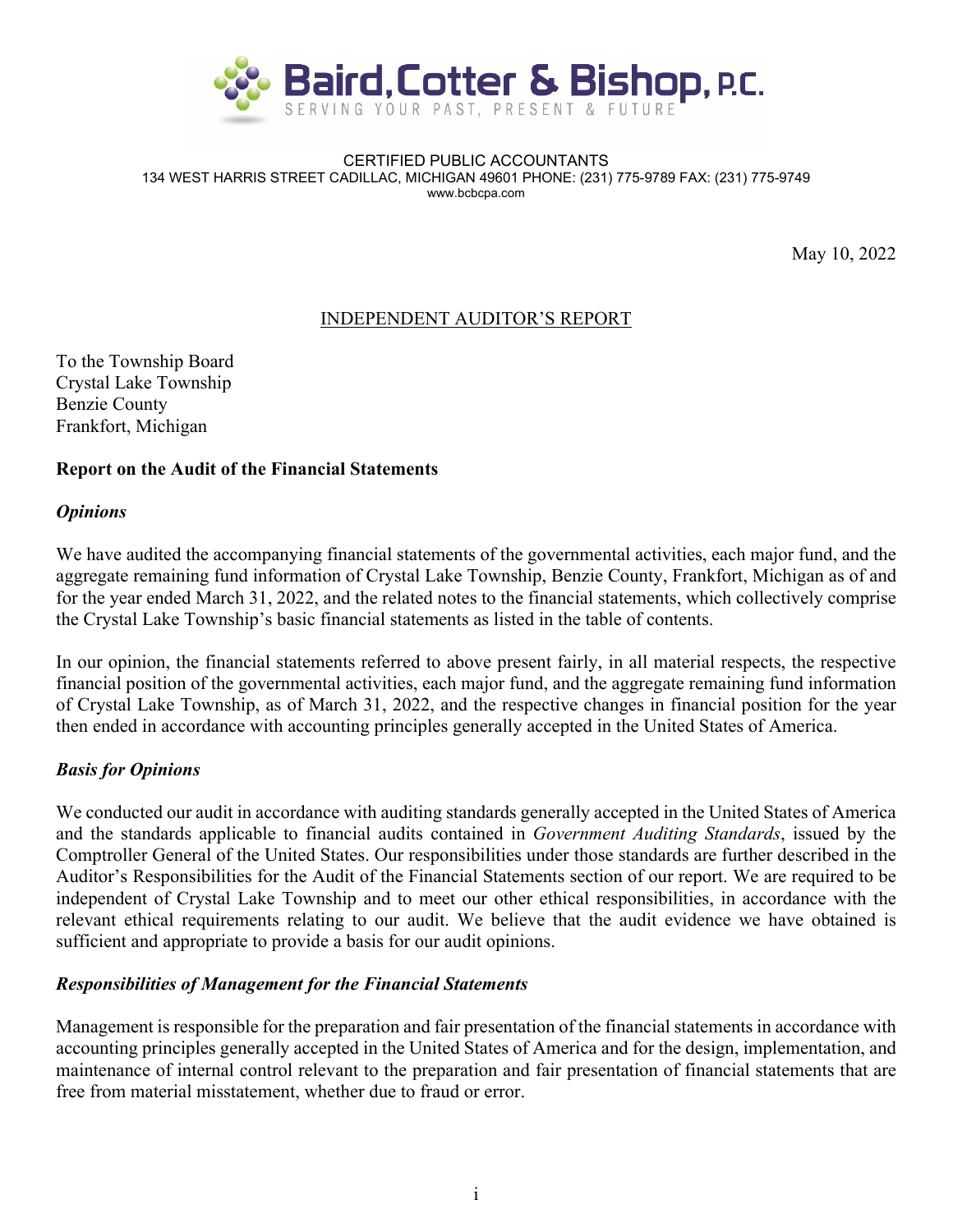In preparing the financial statements, management is required to evaluate whether there are conditions or events, considered in the aggregate, that raise substantial doubt about Crystal Lake Township's ability to continue as a going concern for twelve months beyond the financial statement date, including any currently known information that may raise substantial doubt shortly thereafter.

# *Auditor's Responsibilities for the Audit of the Financial Statements*

Our objectives are to obtain reasonable assurance about whether the financial statements as a whole are free from material misstatement, whether due to fraud or error, and to issue an auditor's report that includes our opinions. Reasonable assurance is a high level of assurance but is not absolute assurance and therefore is not a guarantee that an audit conducted in accordance with generally accepted auditing standards and *Government Auditing Standards* will always detect a material misstatement when it exists. The risk of not detecting a material misstatement resulting from fraud is higher than for one resulting from error, as fraud may involve collusion, forgery, intentional omissions, misrepresentations, or the override of internal control. Misstatements are considered material if there is a substantial likelihood that, individually or in the aggregate, they would influence the judgement made by a reasonable user based on the financial statements.

In performing an audit in accordance with generally accepted auditing standards and *Government Auditing Standards*, we:

- Exercise professional judgement and maintain professional skepticism throughout the audit.
- Identify and assess the risks of material misstatement of the financial statements, whether due to fraud or error, and design and perform audit procedures responsive to those risks. Such procedures include examining, on a test basis, evidence regarding the amounts and disclosures in the financial statements.
- Obtain an understanding of internal control relevant to the audit in order to design audit procedures that are appropriate in the circumstances, but not for the purpose of expressing an opinion on the effectiveness of Crystal Lake Township's internal control. Accordingly, no such opinion is expressed.
- Evaluate the appropriateness of accounting policies used and the reasonableness of significant accounting estimates made by management, as well as evaluate the overall presentation of the financial statements.
- Conclude whether, in our judgement, there are conditions or events, considered in the aggregate, that raise substantial doubt about Crystal Lake Township's ability to continue as a going concern for a reasonable period of time.

We are required to communicate with those charged with governance regarding, among other matters, the planned scope and timing of the audit, significant audit findings, and certain internal control-related matters that we identified during the audit.

# *Required Supplementary Information*

Accounting principles generally accepted in the United States of America require that the management's discussion and analysis and budgetary comparison information on pages iv through x and 21-22 be presented to supplement the basic financial statements. Such information is the responsibility of management and, although not a part of the basic financial statements, is required by the Governmental Accounting Standards Board, who considers it to be an essential part of financial reporting for placing the basic financial statements in an appropriate operational, economic, or historical context. We have applied certain limited procedures to the required supplementary information in accordance with auditing standards generally accepted in the United States of America, which consisted of inquiries of management about the methods of preparing the information and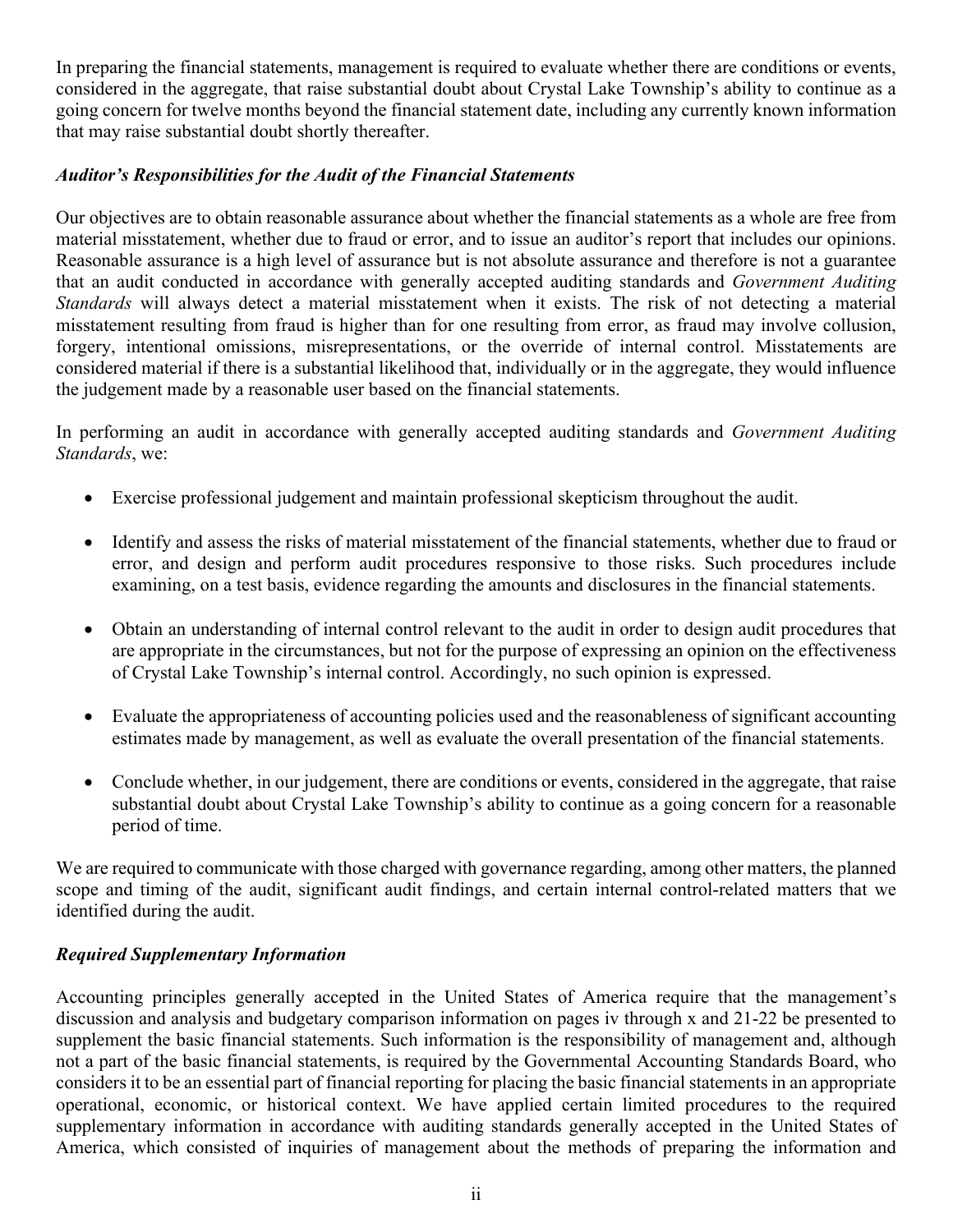comparing the information for consistency with management's responses to our inquiries, the basic financial statements, and other knowledge we obtained during our audit of the basic financial statements. We do not express an opinion or provide any assurance on the information because the limited procedures do not provide us with sufficient evidence to express an opinion or provide any assurance.

#### **Other Reporting Required by** *Government Auditing Standards*

In accordance with *Government Auditing Standards*, we have also issued our report dated May 10, 2022, on our consideration of Crystal Lake Township's internal control over financial reporting and on our tests of its compliance with certain provisions of laws, regulations, contracts, and grant agreements and other matters. The purpose of that report is solely to describe the scope of our testing of internal control over financial reporting and compliance and the results of that testing, and not to provide an opinion on the effectiveness of Crystal Lake Township's internal control over financial reporting or on compliance. That report is an integral part of an audit performed in accordance with *Government Auditing Standards* in considering Crystal Lake Township's internal control over financial reporting and compliance.

BAIRD, COTTER AND BISHOP, P.C.

Baird, Cotter & Bishop, P.C.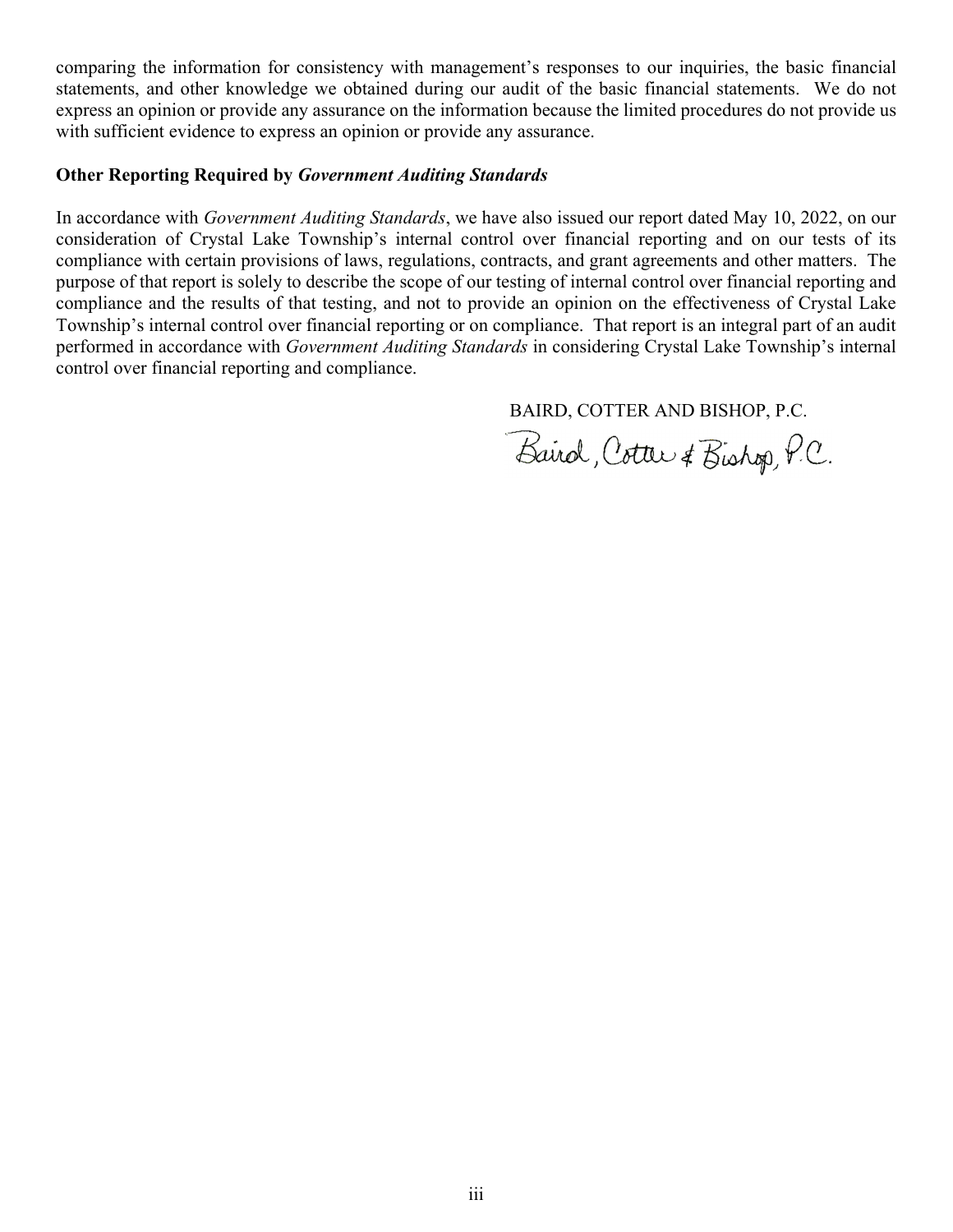# MANAGEMENT'S DISCUSSION AND ANALYSIS

# FOR FISCAL YEAR ENDED MARCH 31, 2022

As management of Crystal Lake Township ("the Township"), we offer readers of the Township's financial statements this narrative overview and analysis of the financial activities of the Township for the fiscal year ended March 31, 2022. We encourage readers to consider the information presented here in conjunction with the financial statements as a whole, which can be found in this report.

Certain comparative information between the current year and the prior year is required to be presented in the MD&A. However, because the audit of the Township is only required every other year, certain necessary comparative information of the previous year was not prepared. Considering the financial resources necessary to prepare this information for the prior year, the Township has elected to exclude the comparative information. We expect this situation to continue due to the every other year audit requirement.

# **Financial Highlights**

- $\cdot$  The assets of the Township exceeded its liabilities at the close of the most recent fiscal year by \$1,618,360 (*net position*). Of this amount, \$816,734 represents unrestricted net position, which may be used to meet the Township's ongoing obligations to citizens and creditors.
- At the close of the current fiscal year, the Township's governmental funds reported combined fund balances of \$1,416,382 an increase of \$176,786 in comparison with the prior year. Approximately 55% of this amount (\$776,750) is available for spending at the Township's discretion (*unassigned fund balance*).
- At the end of the current fiscal year, unrestricted fund balance (the total of *nonspendable, committed, assigned, and unassigned* components of fund balance) for the general fund was \$816,734.

# **Overview of the Financial Statements**

This discussion and analysis is intended to serve as an introduction to the Township's basic financial statements. The Township's basic financial statements are comprised of three components. 1) government-wide financial statements, 2) fund financial statements and 3) notes to the financial statements. This report also includes supplementary information intended to furnish additional details to support the basic financial statements themselves.

**Government-Wide Financial Statements** The *Government-Wide Financial Statements* are designed to provide readers with a broad overview of the Township's finances, in a manner similar to a private-sector business.

The *Statement of Net Position* presents financial information on all of the Township's assets, liabilities, and deferred inflows/outflows of resources, with the difference reported as net position. Over time, increases or decreases in net position may serve as a useful indicator of whether the financial position of the Township is improving or deteriorating.

The *Statement of Activities* presents information showing how the Township's net position changed during the most recent fiscal year. All changes in net position are reported as soon as the underlying event giving rise to the change occurs, *regardless of the timing of related cash flows.* Thus, revenues and expenses are reported for some items that will only result in cash flows in future periods.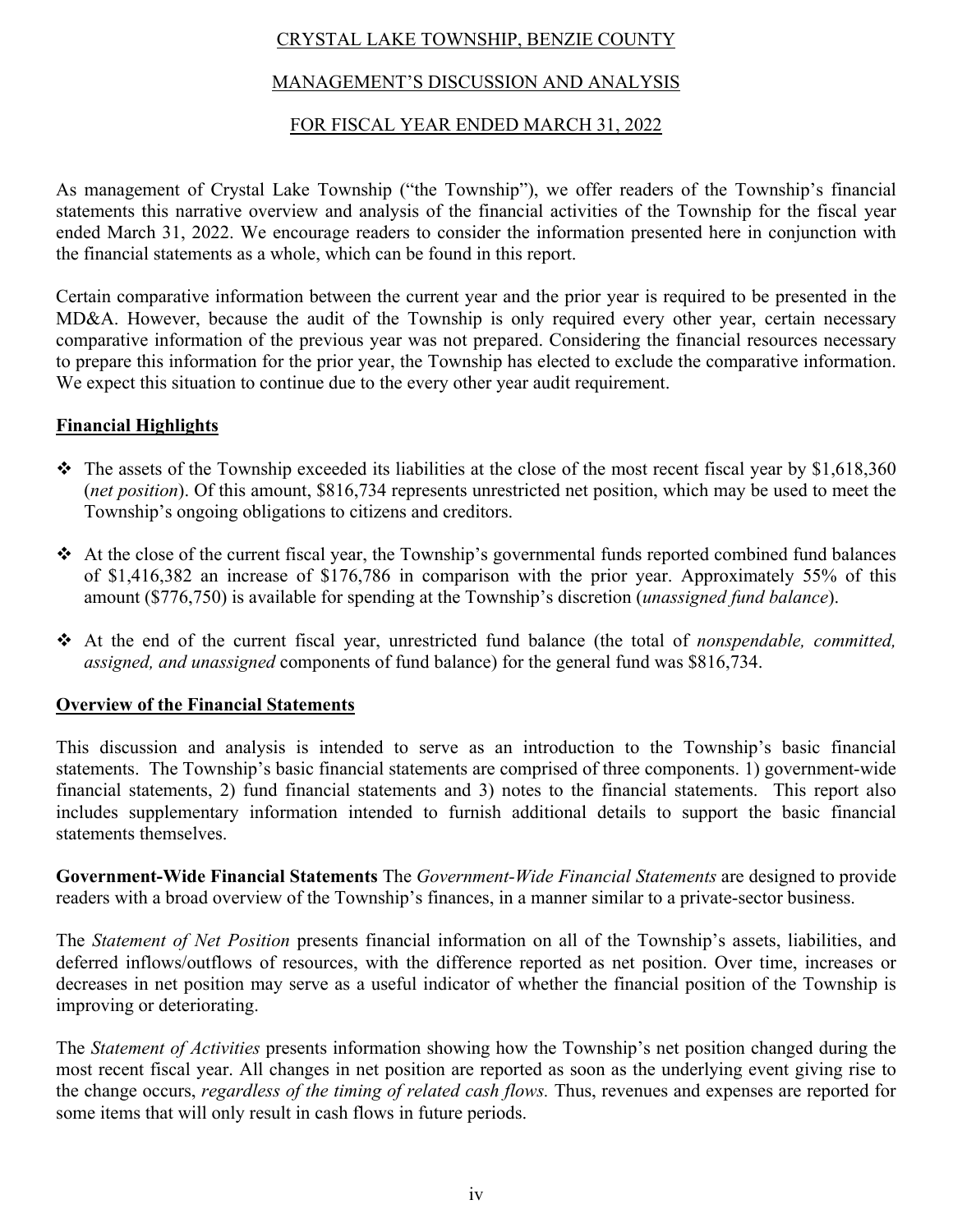# MANAGEMENT'S DISCUSSION AND ANALYSIS

# FOR FISCAL YEAR ENDED MARCH 31, 2022

Both of the government-wide financial statements distinguish functions of the Township that are principally supported by taxes and intergovernmental revenues (*governmental activities*) from other functions that are intended to recover all or significant portion of their costs through user fees and charges (*business-type activities*). The governmental activities of the Township include general government, public safety, public works, and community and economic development. The Township does not have any business-type activities.

The government-wide financial statements can be found on pages 1-2 of this report.

**Fund Financial Statements** A *fund* is a grouping of related accounts that is used to maintain control over resources that have been segregated for specific activities or objectives. Crystal Lake Township, like other state and local governments, uses fund accounting to ensure and demonstrate compliance with finance-related legal requirements. All of the funds of the Township can be divided into two categories: governmental funds and fiduciary funds.

*Governmental Funds* Governmental funds are used to account for essentially the same functions reported as *governmental activities* in the government-wide financial statements. However, unlike the government-wide financial statements, governmental fund financial statements focus on *near-term inflows and outflows of spendable resources*, as well as *on balances of spendable resources* available at the end of the fiscal year. Such information may be useful in assessing a government's near-term financing requirements.

Because the focus of governmental funds is narrower than that of the government-wide financial statements, it is useful to compare the information presented for *governmental funds* with similar information presented for *governmental* activities in the government-wide financial statements. By doing so, readers may better understand the long-term impact of the government's near-term financing decisions. Both the governmental fund balance sheet and the governmental fund statement of revenues, expenditures, and changes in fund balances provide a reconciliation to facilitate this comparison between *governmental funds* and *governmental activities*.

The Township maintains four individual governmental funds. Information is presented separately in the governmental fund balance sheet and in the governmental fund statement of revenues, expenditures, and changes in fund balances for the General Fund, Road Fund, Fire Fund, and Cemetery Fund, which are considered to be major funds.

The Township adopts an annual budget for all major funds. A budgetary comparison has been provided for all major funds to demonstrate compliance with this budget.

The basic governmental fund financial statements can be found on pages 3-6 of this report.

*Fiduciary Funds* Fiduciary funds are used to account for resources held for the benefit of parties outside the government. Fiduciary funds are not reflected in the government-wide financial statements because the resources of those funds are not available to support the Township's own programs. The Township maintains one type of fiduciary fund. The Custodial Fund reports resources held by the Township in a custodial capacity for other governments.

The fiduciary fund financial statements can be found on pages 7-8 of this report.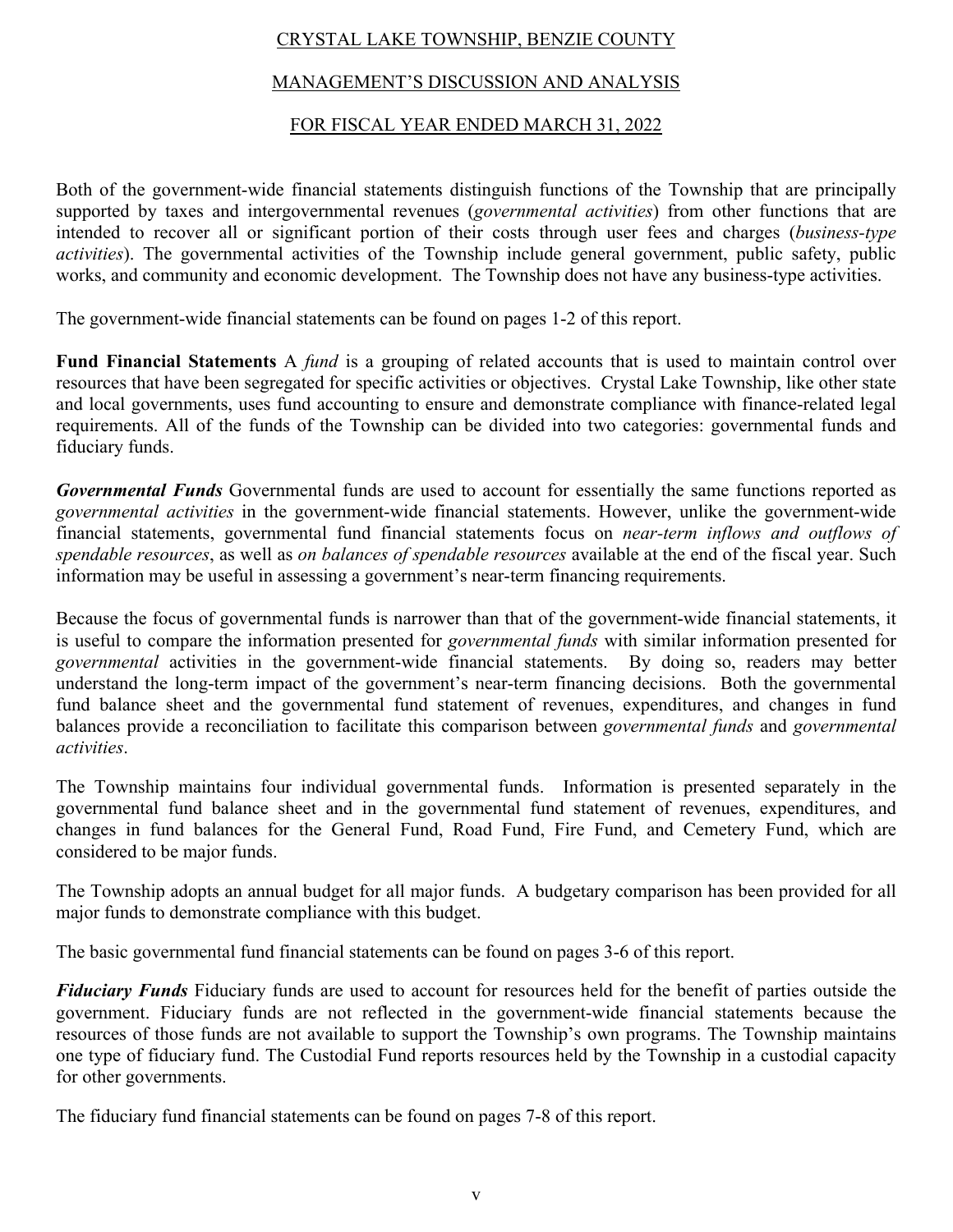## MANAGEMENT'S DISCUSSION AND ANALYSIS

## FOR FISCAL YEAR ENDED MARCH 31, 2022

**Notes to Financial Statements** The notes provide additional information that is necessary to acquire a full understanding of the data provided in the government-wide and fund financial statements. The notes can be found on pages 9-20 of this report.

**Other Information** In addition to the basic financial statements and accompanying notes, this report also presents *Required Supplementary Information* (RSI) that explains and supports the information presented in the financial statements.

#### **Government-Wide Overall Financial Analysis**

As noted earlier, net position over time, may serve as a useful indicator of a government's financial position. In the case of Crystal Lake Township, assets exceeded liabilities by \$1,618,360 at the close of the most recent fiscal year.

# **Net Position as of March 31, Crystal Lake Township**

|                                  |                            | Governmental<br><b>Activities</b> |  |  |  |
|----------------------------------|----------------------------|-----------------------------------|--|--|--|
|                                  | 2022                       | 2021                              |  |  |  |
| <b>Assets</b>                    |                            |                                   |  |  |  |
| <b>Current Assets</b>            | 1,493,850<br><sup>\$</sup> | 1,271,539<br>$\mathbb{S}$         |  |  |  |
| <b>Noncurrent Assets</b>         |                            |                                   |  |  |  |
| <b>Capital Assets</b>            | 347,427                    | 339,192                           |  |  |  |
| Less: Accumulated Depreciation   | (145, 449)                 | (138, 443)                        |  |  |  |
| <b>Total Noncurrent Assets</b>   | 201,978                    | 200,749                           |  |  |  |
| <b>Total Assets</b>              | 1,695,828                  | 1,472,288                         |  |  |  |
| <b>Liabilities</b>               |                            |                                   |  |  |  |
| <b>Current Liabilities</b>       | 77,468                     | 31,943                            |  |  |  |
| <b>Net Position</b>              |                            |                                   |  |  |  |
| Net Investment in Capital Assets | 201,978                    | 200,749                           |  |  |  |
| Restricted for Specific Purposes | 599,648                    | 517,619                           |  |  |  |
| Unrestricted                     | 816,734                    | 721,977                           |  |  |  |
| <b>Total Net Position</b>        | 1,618,360<br>\$            | 1,440,345<br>\$                   |  |  |  |

A significant portion of the Township's net position (37%) represents resources that are subject to external restrictions on how they may be used. Another portion of the Township's net position is investment in capital assets (e.g. land and buildings). The remaining balance of \$816,734 is unrestricted may be used to meet the government's ongoing obligations to its citizens and creditors.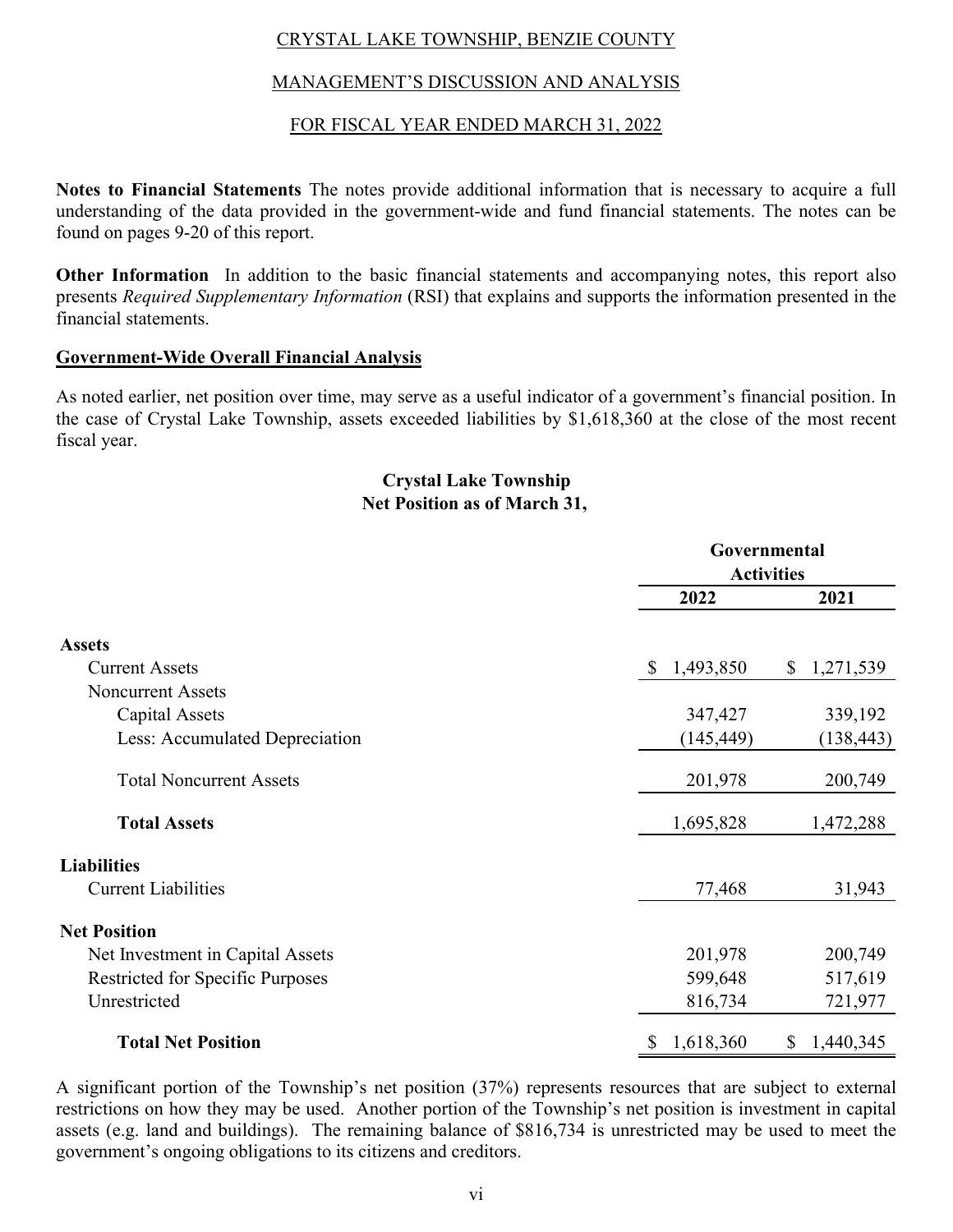# MANAGEMENT'S DISCUSSION AND ANALYSIS

# FOR FISCAL YEAR ENDED MARCH 31, 2022

At the end of the current fiscal year, the Township is able to report positive balances in all categories of net position.

The Township's overall net position increased by \$178,015 from the prior fiscal year. The reasons for this overall increase are discussed in the following sections for the governmental activities.

# **Year Ended March 31, Change in Net Position Crystal Lake Township**

|                                           |                 | Governmental           |  |  |  |  |  |
|-------------------------------------------|-----------------|------------------------|--|--|--|--|--|
|                                           |                 | <b>Activities</b>      |  |  |  |  |  |
| <b>Revenues</b>                           | 2022            | 2021                   |  |  |  |  |  |
| <b>Program Revenues</b>                   |                 |                        |  |  |  |  |  |
| <b>Charges for Services</b>               | \$<br>35,898    | $\mathbb{S}$<br>23,999 |  |  |  |  |  |
| <b>Operating Grants and Contributions</b> | 6,748           | 6,620                  |  |  |  |  |  |
| <b>Capital Grants and Contributions</b>   |                 | 5,000<br>0             |  |  |  |  |  |
| <b>General Revenues</b>                   |                 |                        |  |  |  |  |  |
| Taxes                                     | 510,639         | 488,773                |  |  |  |  |  |
| <b>State Grants</b>                       | 114,932         | 88,700                 |  |  |  |  |  |
| <b>Investment Earnings</b>                | 1,118           | 3,563                  |  |  |  |  |  |
| Other                                     | 7,975           | 4,017                  |  |  |  |  |  |
| <b>Total Revenues</b>                     | 677,310         | 620,672                |  |  |  |  |  |
| <b>Expenses</b>                           |                 |                        |  |  |  |  |  |
| <b>General Government</b>                 | 195,316         | 248,566                |  |  |  |  |  |
| Public Safety                             | 92,810          | 94,473                 |  |  |  |  |  |
| <b>Public Works</b>                       | 185,787         | 165,863                |  |  |  |  |  |
| <b>Community and Economic Development</b> | 25,382          | 17,900                 |  |  |  |  |  |
| <b>Total Expenses</b>                     | 499,295         | 526,802                |  |  |  |  |  |
| Changes in Net Position                   | 178,015         | 93,870                 |  |  |  |  |  |
| <b>NET POSITION</b> - Beginning of Year   | 1,440,345       | 1,346,475              |  |  |  |  |  |
| NET POSITION - End of Year                | 1,618,360<br>\$ | 1,440,345<br>\$        |  |  |  |  |  |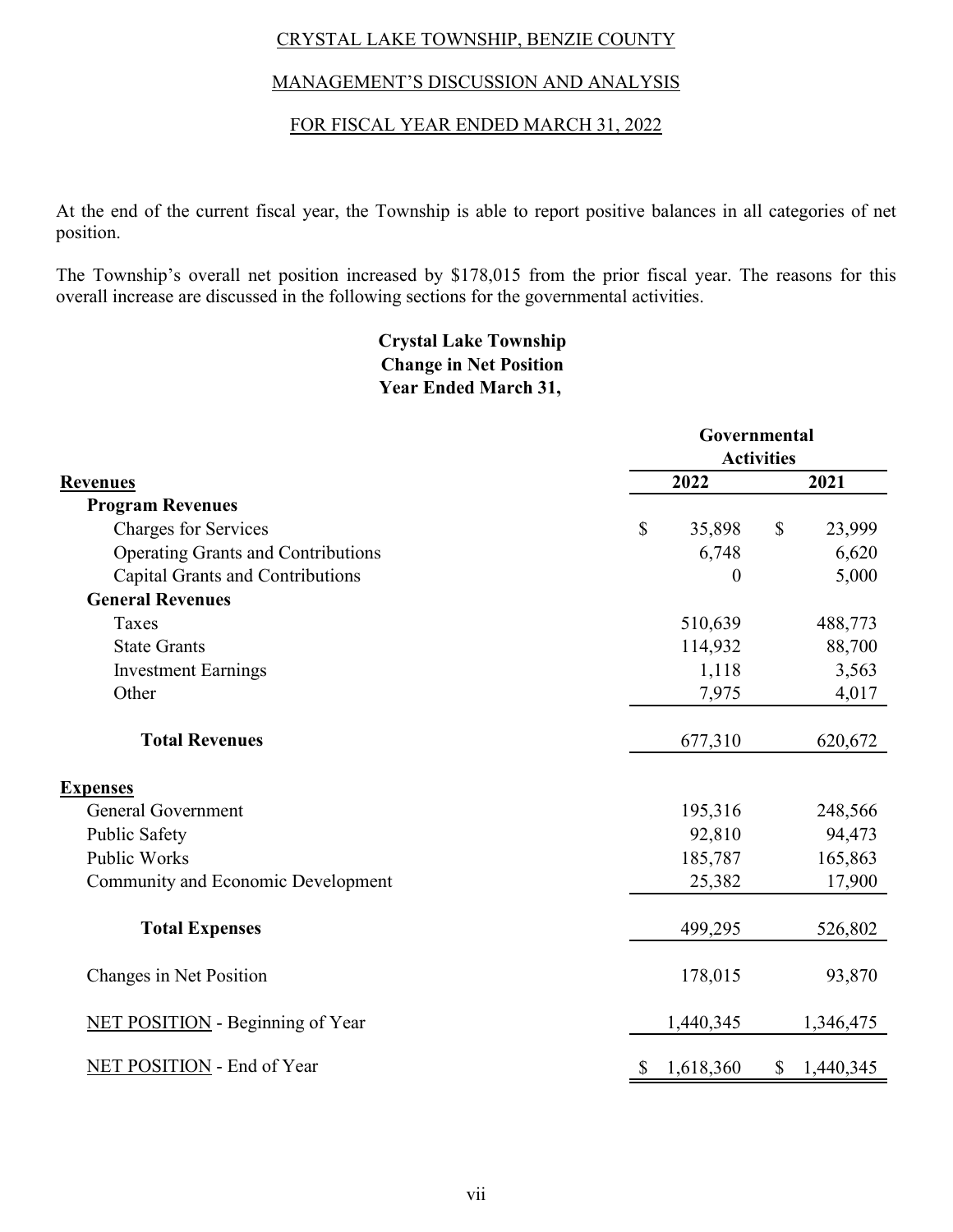# MANAGEMENT'S DISCUSSION AND ANALYSIS

# FOR FISCAL YEAR ENDED MARCH 31, 2022

**Governmental Activities** The most significant part of the revenue for all governmental activities of the Township comes from taxes. The Township levied 0.6777 mills for operating purposes, 0.6500 mills for fire protection, and 0.9667 mills for road improvements. State-shared revenues are also a significant portion of the revenues for the Township. State-shared revenue is collected by the State of Michigan and distributed to local governments by formula allocation of portions of the State sales tax.

The Township's governmental activities expenses are dominated by general government (\$195,316) and public works (\$185,787) expenses. Public Safety represented the next largest expense at \$92,810.

# **Financial Analysis of the Governmental Funds**

As noted earlier, the Township uses fund accounting to ensure and demonstrate compliance with finance-related legal requirements.

*Governmental Funds* The focus of the Township's governmental funds is to provide information on near-term inflows, outflows, and balances of spendable resources. Such information is useful in assessing the Township's financing requirements. In particular, unassigned fund balance may serve as a useful measure of a government's net resources available for discretionary use as they represent the portion of fund balance which has not yet been limited to use for a particular purpose by either an external party, the Township itself, or a group or individual that has been delegated authority to assign resources for use for particular purposes by the Township Board.

At March 31, 2022, the Township's governmental funds reported combined fund balances of \$1,416,382 an increase of \$176,786 in comparison with the prior year. Approximately 55% of this amount (\$776,750) constitutes *unassigned fund balance*, which is available for spending at the government's discretion. The remainder of the fund balance is either *nonspendable, restricted, committed, or assigned* to indicate that it is 1) not in spendable form (\$7,542), 2) legally required to be maintained intact, 3) restricted for particular purposes (\$599,648), 4) committed for particular purposes (\$24,000), or 5) assigned for particular purposes (\$8,442).

**General Fund –** The General Fund increased its fund balance by \$87,981 which brings the fund balance to \$820,756. Of the General Fund's fund balance, \$776,750 is unassigned. The Township spent less than the revenue collected and did not make a transfer during the fiscal year.

**Road Fund –** The Road Fund increased its fund balance by \$65,457 which brings the fund balance to \$133,524. The balance is restricted and must be used for road improvements. The tax revenues collected during the year were greater than the cost of road projects completed.

The Township levied a road millage on the 2021 tax roll. This resulted in approximately \$184,000 in tax related revenues during the current fiscal year

**Fire Fund –** The Fire Fund increased its fund balance by \$30,502 which brings the fund balance to \$137,518. This balance is restricted and must be used for fire protection. The Township contracts with another local unit for fire services. During the year, tax revenue was higher than the contracted services.

The Township levied a fire millage on the 2021 tax roll. This resulted in approximately \$121,800 in tax related revenues during the current fiscal year.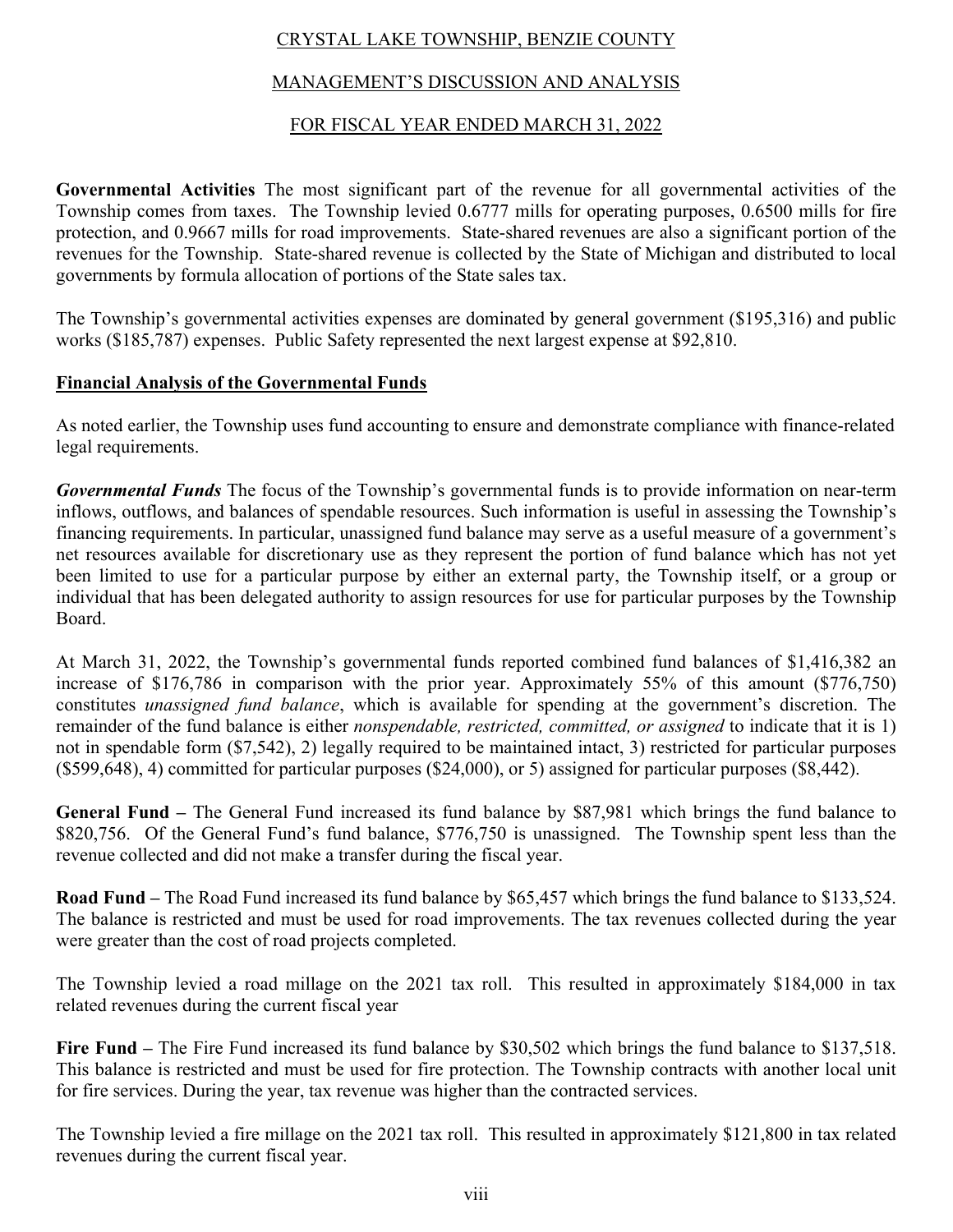# MANAGEMENT'S DISCUSSION AND ANALYSIS

# FOR FISCAL YEAR ENDED MARCH 31, 2022

**Cemetery Fund –** The Cemetery Fund decreased its fund balance by \$7,154 which brings the fund balance to \$324,584. This balance is restricted and must be used for cemetery. Cemetery maintenance costs were greater than the charges for services during the year.

# **General Fund Budgetary Highlights**

During the year, the budget was amended to increase appropriations. The most significant increase was for Accounting and Audit and Zoning. These changes are shown on page 21 of this report.

The following schedule shows a comparison of the original general fund budget, the final amended general fund budget and actual totals from operations:

|                       | ORIGINAL      |               | <b>FINAL</b> |               |         |
|-----------------------|---------------|---------------|--------------|---------------|---------|
|                       | <b>BUDGET</b> | <b>BUDGET</b> |              | <b>ACTUAL</b> |         |
| <b>Total Revenues</b> | 263,500       |               | \$263,500    |               | 338,814 |
| Total Expenditures    | 300,036       | S.            | 304,686      |               | 250,833 |

There was no change between original budgeted revenues and final budgeted revenues. The final budget compared to actual results for revenues were different due to more taxes and state shared revenues being received than that which was budgeted for. The most significant factor in the variance of final budgeted expenditures and actual expenditures were due to not spending as much as budgeted in various activities of the General Fund.

# **Capital Assets**

**Capital Assets** The Township's investment in capital assets for governmental activities as of March 31, 2022, amounted to \$201,978 net of accumulated depreciation.

Capital assets summarized below include any items purchased with a cost greater than \$5,000 individually and that have a useful life greater than one year. A summary of capital asset categories is illustrated below:

# **Crystal Lake Township Capital Assets as of March 31,**

|                                     |   | Governmental      |   |            |  |  |  |
|-------------------------------------|---|-------------------|---|------------|--|--|--|
|                                     |   | <b>Activities</b> |   |            |  |  |  |
|                                     |   | 2022              |   | 2021       |  |  |  |
| Land                                | S | 110,000           | S | 110,000    |  |  |  |
| Buildings and Building Improvements |   | 214,975           |   | 214,975    |  |  |  |
| Equipment                           |   | 22,452            |   | 14,217     |  |  |  |
|                                     |   | 347,427           |   | 339,192    |  |  |  |
| Less: Accumulated Depreciation      |   | (145, 449)        |   | (138, 443) |  |  |  |
| <b>Net Capital Assets</b>           |   | 201,978           |   | 200,749    |  |  |  |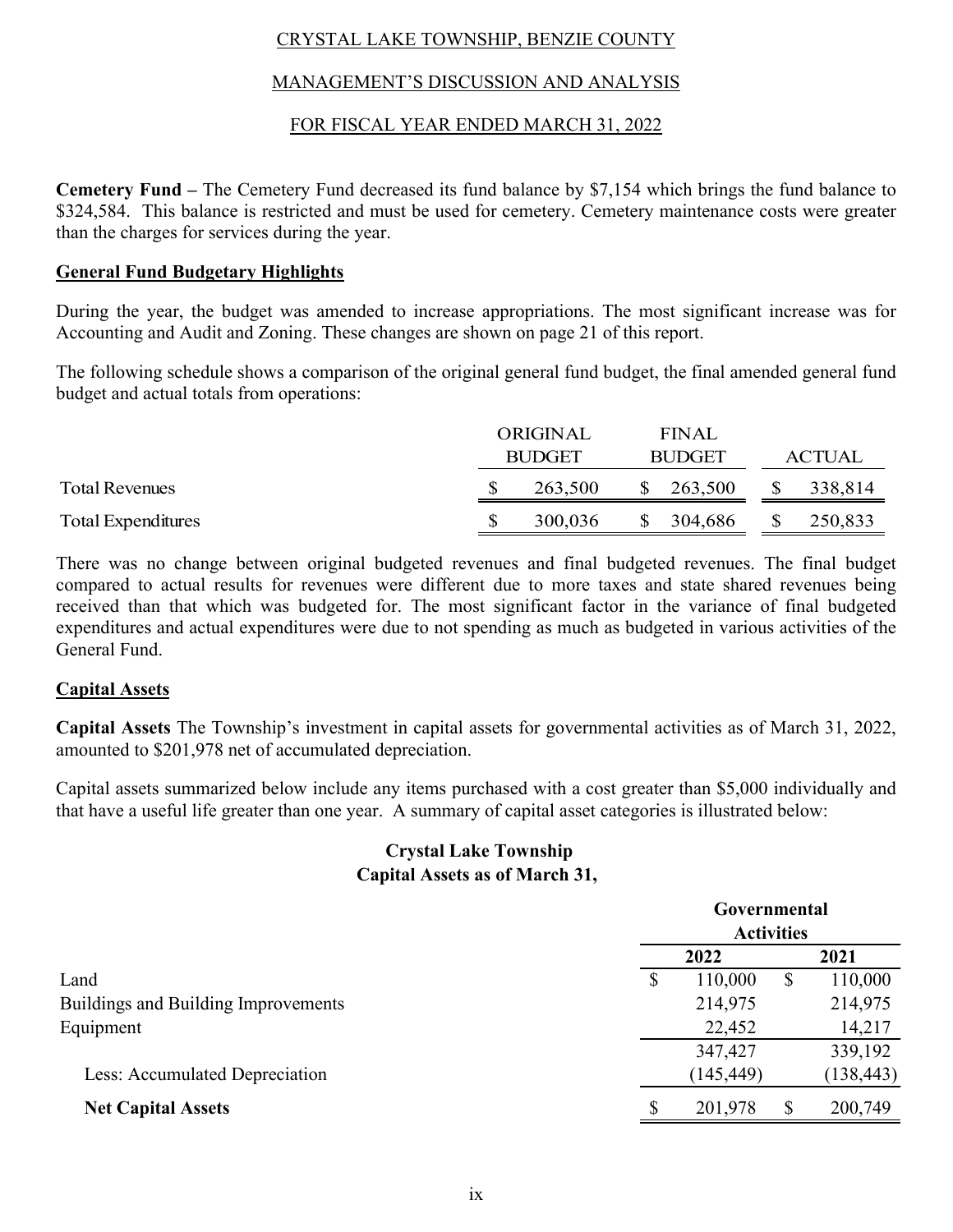# MANAGEMENT'S DISCUSSION AND ANALYSIS

# FOR FISCAL YEAR ENDED MARCH 31, 2022

Major capital asset events during the fiscal year included the following:

 $\div$  Township Hall door in the amount of \$8,235.

Additional information regarding the Township's capital assets can be found in the Notes to Financial Statements section.

# **Economic Condition and Outlook**

The following Economic factors currently affect the Township and were considered in developing the 2022/2023 budget:

- The Township received approximately \$50,500 for its first tranche of ARPA funding and expects to receive an additional \$50,500 in 2022-2023. The Township Board is evaluating how to best utilize these funds to provide the optimal benefits to the Township residents. These funds need to be allocated by December 2024.
- The Township continues to look for ways to improve the services it provides to its residents in a manner that is financially responsible.

# **Request for Information**

The financial report is designed to provide our citizens, customers, investors and creditors with a general overview of the Township's finances and to demonstrate the Township's accountability for the money it receives. If you have any questions about this report or need any additional information, contact Crystal Lake Township at P.O. Box 2129 Frankfort, MI 49635.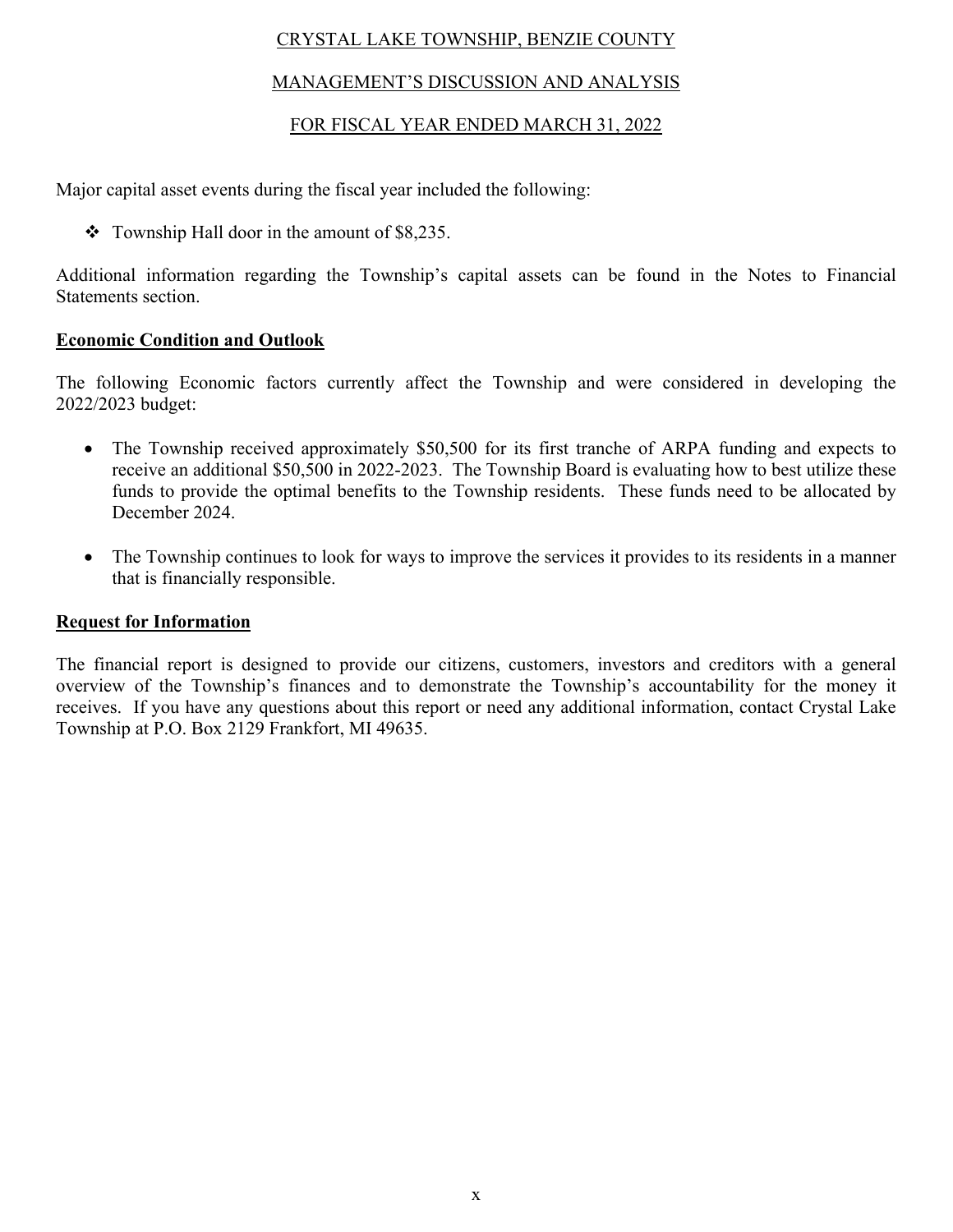# STATEMENT OF NET POSITION MARCH 31, 2022

|                                     | <b>GOVERNMENTAL</b><br><b>ACTIVITIES</b> |  |  |
|-------------------------------------|------------------------------------------|--|--|
| <b>ASSETS</b>                       |                                          |  |  |
| <b>CURRENT ASSETS</b>               |                                          |  |  |
| Cash                                | \$<br>224,221                            |  |  |
| Investments                         | 1,199,926                                |  |  |
| Receivables                         |                                          |  |  |
| Taxes                               | 20,923                                   |  |  |
| Accounts                            | 3,070                                    |  |  |
| Due from Other Governments          | 38,168                                   |  |  |
| Prepaid Expenses                    | 7,542                                    |  |  |
| <b>Total Current Assets</b>         | 1,493,850                                |  |  |
| <b>CAPITAL ASSETS</b>               |                                          |  |  |
| Land                                | 110,000                                  |  |  |
| Buildings and Building Improvements | 214,975                                  |  |  |
| Equipment                           | 22,452                                   |  |  |
|                                     | 347,427                                  |  |  |
| Less Accumulated Depreciation       | (145, 449)                               |  |  |
| Net Capital Assets                  | 201,978                                  |  |  |
| <b>TOTAL ASSETS</b>                 | 1,695,828                                |  |  |
| <b>LIABILITIES</b>                  |                                          |  |  |
| <b>CURRENT LIABILITIES</b>          |                                          |  |  |
| <b>Accounts Payable</b>             | 23,273                                   |  |  |
| Payroll Liabilities                 | 3,489                                    |  |  |
| <b>Unearned Revenue</b>             | 50,706                                   |  |  |
| <b>Total Liabilities</b>            | 77,468                                   |  |  |
| <b>NET POSITION</b>                 |                                          |  |  |
| Net Investment in Capital Assets    | 201,978                                  |  |  |
| Restricted for:                     |                                          |  |  |
| Metro Act Right-of-Way Maintenance  | 4,022                                    |  |  |
| Road Improvements                   | 133,524                                  |  |  |
| <b>Fire Protection</b>              | 137,518                                  |  |  |
| Cemetery                            | 324,584                                  |  |  |
| Unrestricted                        | 816,734                                  |  |  |
| TOTAL NET POSITION                  | 1,618,360                                |  |  |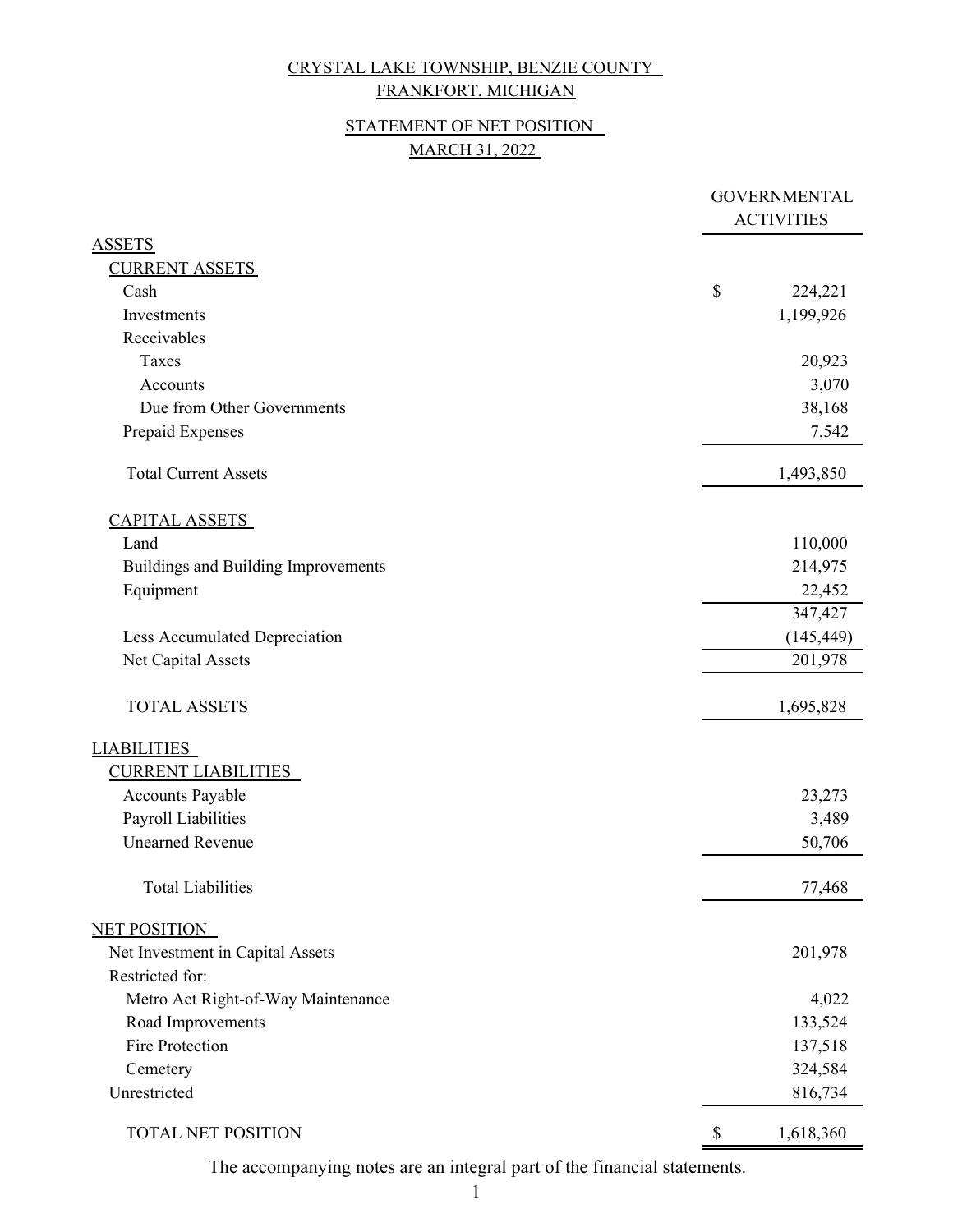# YEAR ENDED MARCH 31, 2022 STATEMENT OF ACTIVITIES

| NET (EXPENSE)  |
|----------------|
| <b>REVENUE</b> |

|                                           |       |                                  |                  |                  |                  |                      |                |                      |                           | AND CHANGES         |  |
|-------------------------------------------|-------|----------------------------------|------------------|------------------|------------------|----------------------|----------------|----------------------|---------------------------|---------------------|--|
|                                           |       |                                  | PROGRAM REVENUES |                  |                  |                      |                |                      |                           | IN NET POSITION     |  |
|                                           |       |                                  |                  | <b>CHARGES</b>   | <b>OPERATING</b> |                      | <b>CAPITAL</b> |                      | <b>TOTAL</b>              |                     |  |
|                                           |       |                                  |                  | <b>FOR</b>       |                  | <b>GRANTS AND</b>    |                | <b>GRANTS AND</b>    |                           | <b>GOVERNMENTAL</b> |  |
| FUNCTIONS/PROGRAMS                        |       | <b>EXPENSES</b>                  |                  | <b>SERVICES</b>  |                  | <b>CONTRIBUTIONS</b> |                | <b>CONTRIBUTIONS</b> |                           | <b>ACTIVITIES</b>   |  |
| <b>GOVERNMENTAL ACTIVITIES</b>            |       |                                  |                  |                  |                  |                      |                |                      |                           |                     |  |
| <b>General Government</b>                 | \$    | 195,316                          | $\mathbb{S}$     | 29,243           | $\mathbb{S}$     | $\overline{0}$       | $\mathbb{S}$   | $\overline{0}$       | $\boldsymbol{\mathsf{S}}$ | (166, 073)          |  |
| Public Safety                             |       | 92,810                           |                  | $\boldsymbol{0}$ |                  | $\theta$             |                | $\boldsymbol{0}$     |                           | (92, 810)           |  |
| Public Works                              |       | 185,787                          |                  | $\Omega$         |                  | 6,748                |                | $\boldsymbol{0}$     |                           | (179, 039)          |  |
| <b>Community and Economic Development</b> |       | 25,382                           |                  | 6,655            |                  | $\boldsymbol{0}$     |                | $\boldsymbol{0}$     |                           | (18, 727)           |  |
| TOTAL GOVERNMENTAL ACTIVITIES             | - \$  | 499,295                          | <sup>S</sup>     | 35,898           | $\mathbb{S}$     | 6,748                | $\mathcal{S}$  | $\boldsymbol{0}$     |                           | (456, 649)          |  |
|                                           |       | <b>GENERAL REVENUES</b>          |                  |                  |                  |                      |                |                      |                           |                     |  |
|                                           | Taxes |                                  |                  |                  |                  |                      |                |                      |                           | 510,639             |  |
|                                           |       | <b>State Grants</b>              |                  |                  |                  |                      |                |                      |                           | 114,932             |  |
|                                           |       | <b>Investment Earnings</b>       |                  |                  |                  |                      |                |                      |                           | 1,118               |  |
|                                           | Other |                                  |                  |                  |                  |                      |                |                      |                           | 7,975               |  |
|                                           |       | <b>Total General Revenues</b>    |                  |                  |                  |                      |                |                      |                           | 634,664             |  |
|                                           |       | Change in Net Position           |                  |                  |                  |                      |                |                      |                           | 178,015             |  |
|                                           |       | NET POSITION - Beginning of Year |                  |                  |                  |                      |                |                      |                           | 1,440,345           |  |
|                                           |       | NET POSITION - End of Year       |                  |                  |                  |                      |                |                      | \$                        | 1,618,360           |  |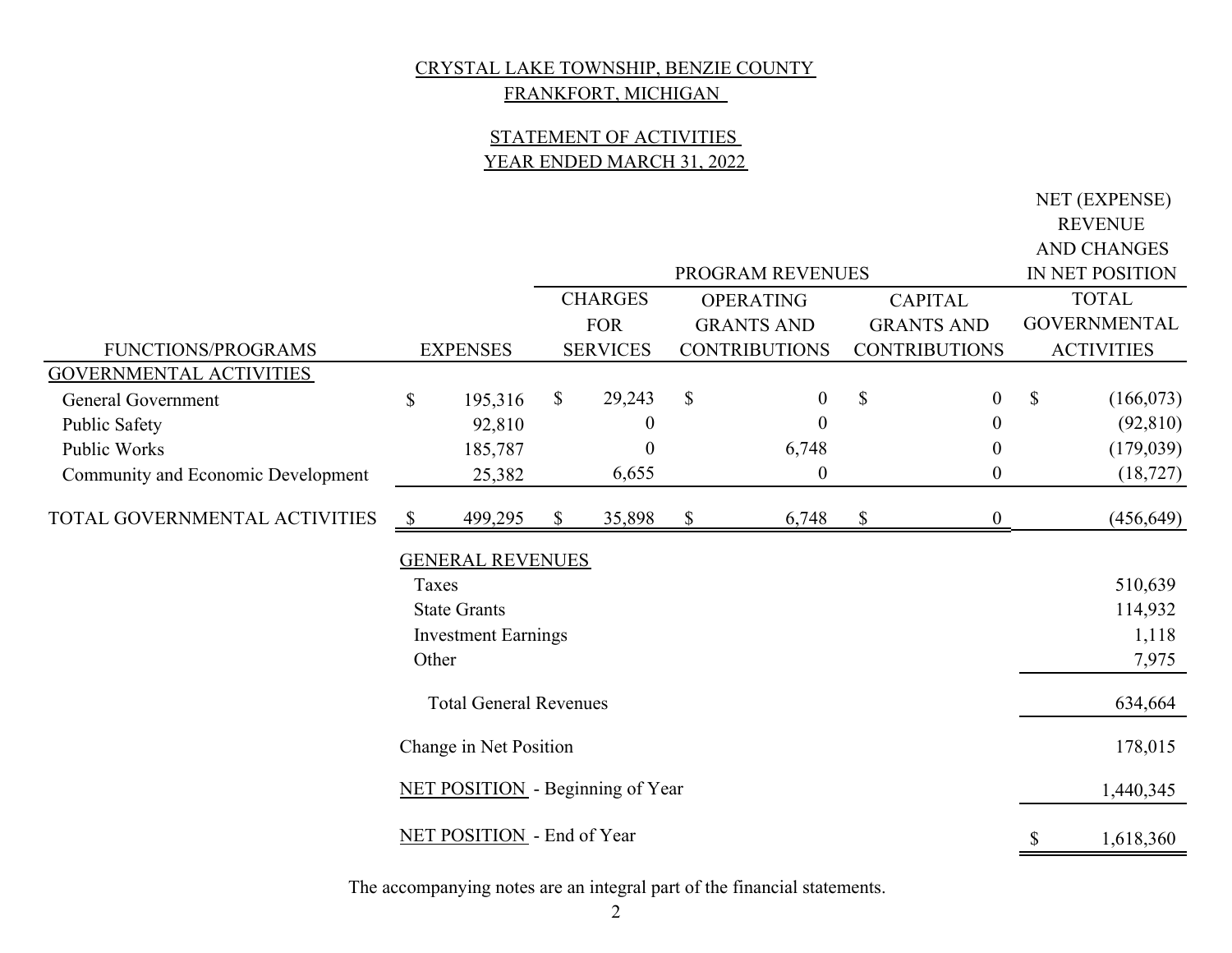# GOVERNMENTAL FUNDS

BALANCE SHEET MARCH 31, 2022

|                                     | <b>GENERAL</b><br><b>FUND</b> |                  | <b>ROAD</b><br><b>FUND</b> |                  | <b>FIRE</b><br><b>FUND</b> |                  | <b>CEMETERY</b><br><b>FUND</b> |                  | <b>TOTALS</b> |             |
|-------------------------------------|-------------------------------|------------------|----------------------------|------------------|----------------------------|------------------|--------------------------------|------------------|---------------|-------------|
| <b>ASSETS</b>                       |                               |                  |                            |                  |                            |                  |                                |                  |               |             |
| Cash                                | \$                            | 203,497          | \$                         | 2,382            | $\boldsymbol{\mathsf{S}}$  | 1,795            | \$                             | 16,547           | \$            | 224,221     |
| Investments                         |                               | 619,134          |                            | 122,843          |                            | 152,982          |                                | 304,967          |               | 1,199,926   |
| Taxes Receivable                    |                               | 7,044            |                            | 8,299            |                            | 5,580            |                                | $\mathbf{0}$     |               | 20,923      |
| <b>Accounts Receivable</b>          |                               | $\boldsymbol{0}$ |                            | $\boldsymbol{0}$ |                            | $\boldsymbol{0}$ |                                | 3,070            |               | 3,070       |
| Due from Other Governments          |                               | 38,168           |                            | $\boldsymbol{0}$ |                            | $\boldsymbol{0}$ |                                | $\boldsymbol{0}$ |               | 38,168      |
| Prepaid Expenditures                |                               | 7,542            |                            | $\boldsymbol{0}$ |                            | $\boldsymbol{0}$ |                                | $\boldsymbol{0}$ |               | 7,542       |
| <b>TOTAL ASSETS</b>                 | \$                            | 875,385          | S                          | 133,524          | \$                         | 160,357          | \$                             | 324,584          | \$            | 1,493,850   |
| <u>LIABILITIES AND FUND BALANCE</u> |                               |                  |                            |                  |                            |                  |                                |                  |               |             |
| <b>LIABILITIES</b>                  |                               |                  |                            |                  |                            |                  |                                |                  |               |             |
| Accounts Payable                    | \$                            | 434              | \$                         | $\boldsymbol{0}$ | $\mathbb{S}$               | 22,839           | \$                             | $\boldsymbol{0}$ | \$            | 23,273      |
| Payroll Liabilities                 |                               | 3,489            |                            | $\boldsymbol{0}$ |                            | $\boldsymbol{0}$ |                                | $\boldsymbol{0}$ |               | 3,489       |
| <b>Unearned Revenue</b>             |                               | 50,706           |                            | $\boldsymbol{0}$ |                            | $\boldsymbol{0}$ |                                | $\boldsymbol{0}$ |               | 50,706      |
| <b>Total Liabilities</b>            |                               | 54,629           |                            | $\boldsymbol{0}$ |                            | 22,839           |                                | $\boldsymbol{0}$ |               | 77,468      |
| <b>FUND BALANCE</b>                 |                               |                  |                            |                  |                            |                  |                                |                  |               |             |
| Nonspendable                        |                               |                  |                            |                  |                            |                  |                                |                  |               |             |
| Prepaid Expenditures                |                               | 7,542            |                            | $\boldsymbol{0}$ |                            | $\boldsymbol{0}$ |                                | $\boldsymbol{0}$ |               | 7,542       |
| Restricted for                      |                               |                  |                            |                  |                            |                  |                                |                  |               |             |
| Metro Act Right-of-Way Maintenance  |                               | 4,022            |                            | $\boldsymbol{0}$ |                            | $\boldsymbol{0}$ |                                | $\boldsymbol{0}$ |               | 4,022       |
| Road Improvements                   |                               | 0                |                            | 133,524          |                            | $\mathbf{0}$     |                                | $\mathbf{0}$     |               | 133,524     |
| Fire Protection                     |                               | $\boldsymbol{0}$ |                            | $\boldsymbol{0}$ |                            | 137,518          |                                | $\theta$         |               | 137,518     |
| Cemetery                            |                               | $\boldsymbol{0}$ |                            | $\boldsymbol{0}$ |                            | $\boldsymbol{0}$ |                                | 324,584          |               | 324,584     |
| Committed for                       |                               |                  |                            |                  |                            |                  |                                |                  |               |             |
| Road Improvements                   |                               | 24,000           |                            | $\boldsymbol{0}$ |                            | $\boldsymbol{0}$ |                                | $\boldsymbol{0}$ |               | 24,000      |
| Assigned for                        |                               |                  |                            |                  |                            |                  |                                |                  |               |             |
| Subsequent Year Budget Shortfall    |                               | 8,442            |                            | $\boldsymbol{0}$ |                            | $\boldsymbol{0}$ |                                | $\boldsymbol{0}$ |               | 8,442       |
| Unassigned                          |                               | 776,750          |                            | $\boldsymbol{0}$ |                            | $\boldsymbol{0}$ |                                | $\boldsymbol{0}$ |               | 776,750     |
| <b>Total Fund Balance</b>           |                               | 820,756          |                            | 133,524          |                            | 137,518          |                                | 324,584          |               | 1,416,382   |
| <b>TOTAL LIABILITIES</b>            |                               |                  |                            |                  |                            |                  |                                |                  |               |             |
| AND FUND BALANCE                    | P.                            | 875,385          | \$                         | 133,524          | \$                         | 160,357          | \$                             | 324,584          |               | \$1,493,850 |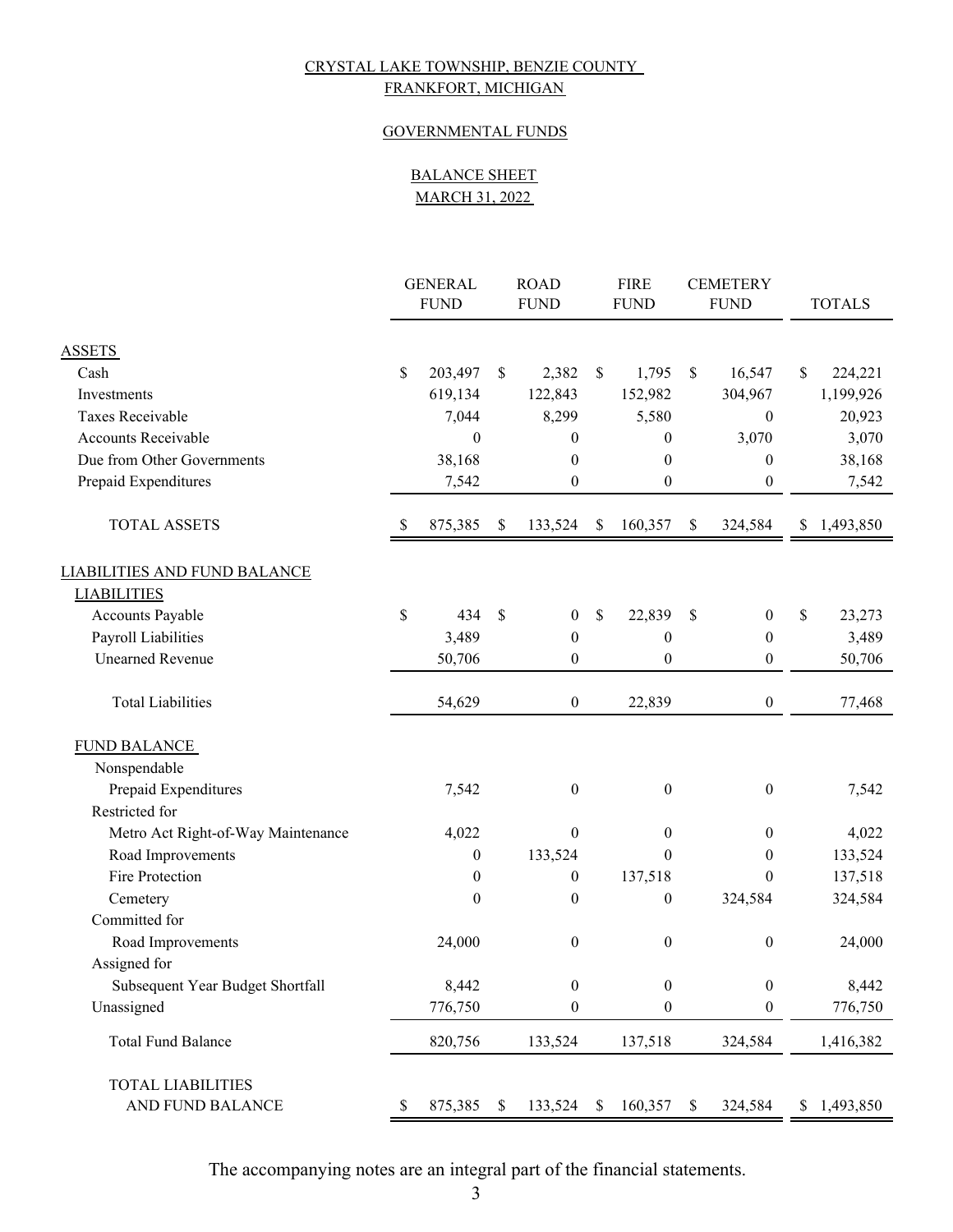# GOVERNMENTAL FUNDS

# RECONCILIATION OF THE BALANCE SHEET TO THE STATEMENT OF NET POSITION MARCH 31, 2022

| <b>Total Fund Balance for Governmental Funds</b>                 |               | \$<br>1,416,382 |
|------------------------------------------------------------------|---------------|-----------------|
| Amounts reported for governmental activities in the              |               |                 |
| Statement of Net Position are different because:                 |               |                 |
| Capital assets used in governmental activities are not           |               |                 |
| financial resources and therefore are not reported in the funds. |               |                 |
| Land                                                             | \$<br>110,000 |                 |
| Buildings and Building Improvements                              | 214,975       |                 |
| Equipment                                                        | 22,452        |                 |
| <b>Accumulated Depreciation</b>                                  | (145, 449)    | 201,978         |
| NET POSITION OF GOVERNMENTAL ACTIVITIES                          |               | 1,618,360       |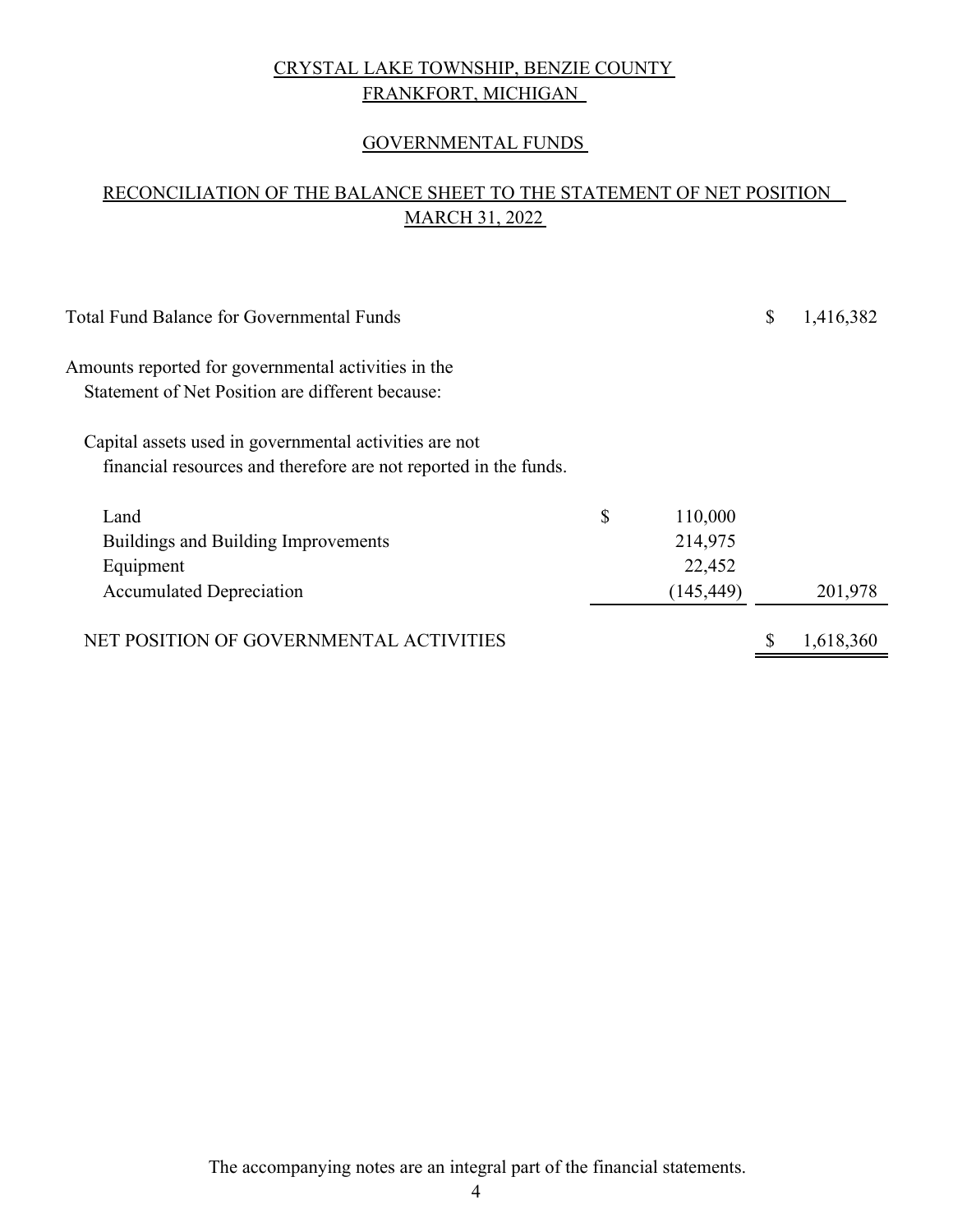# FRANKFORT, MICHIGAN CRYSTAL LAKE TOWNSHIP, BENZIE COUNTY

#### GOVERNMENTAL FUNDS

# YEAR ENDED MARCH 31, 2022 STATEMENT OF REVENUES, EXPENDITURES AND CHANGES IN FUND BALANCE

|                                    | <b>GENERAL</b> | <b>ROAD</b>      | <b>FIRE</b>      | <b>CEMETERY</b>    |               |
|------------------------------------|----------------|------------------|------------------|--------------------|---------------|
|                                    | <b>FUND</b>    | <b>FUND</b>      | <b>FUND</b>      | <b>FUND</b>        | <b>TOTALS</b> |
| <b>REVENUES</b>                    |                |                  |                  |                    |               |
| Taxes                              | \$204,880      | \$183,983        | \$121,776        | \$<br>$\mathbf{0}$ | 510,639<br>\$ |
| Licenses and Permits               | 6,655          | 0                | $\theta$         | $\Omega$           | 6,655         |
| <b>State Grants</b>                | 118,610        | $\boldsymbol{0}$ | $\boldsymbol{0}$ | $\boldsymbol{0}$   | 118,610       |
| <b>Charges for Services</b>        | $\theta$       | $\mathbf{0}$     | 0                | 29,243             | 29,243        |
| <b>Interest and Rents</b>          | 694            | 49               | 83               | 292                | 1,118         |
| <b>Other Revenues</b>              | 7,975          | $\boldsymbol{0}$ | $\boldsymbol{0}$ | 3,070              | 11,045        |
| <b>Total Revenues</b>              | 338,814        | 184,032          | 121,859          | 32,605             | 677,310       |
| <b>EXPENDITURES</b>                |                |                  |                  |                    |               |
| <b>General Government</b>          | 196,545        | $\boldsymbol{0}$ | $\theta$         | $\boldsymbol{0}$   | 196,545       |
| Public Safety                      | 1,453          | $\boldsymbol{0}$ | 91,357           | $\theta$           | 92,810        |
| <b>Public Works</b>                | 27,453         | 118,575          | $\mathbf{0}$     | 39,759             | 185,787       |
| Community and Economic Development | 25,382         | $\boldsymbol{0}$ | $\boldsymbol{0}$ | 0                  | 25,382        |
| <b>Total Expenditures</b>          | 250,833        | 118,575          | 91,357           | 39,759             | 500,524       |
| Excess (Deficiency) of Revenues    |                |                  |                  |                    |               |
| Over Expenditures                  | 87,981         | 65,457           | 30,502           | (7, 154)           | 176,786       |
| FUND BALANCE - Beginning of Year   | 732,775        | 68,067           | 107,016          | 331,738            | 1,239,596     |
| FUND BALANCE - End of Year         | \$820,756      | \$133,524        | \$137,518        | \$324,584          | \$1,416,382   |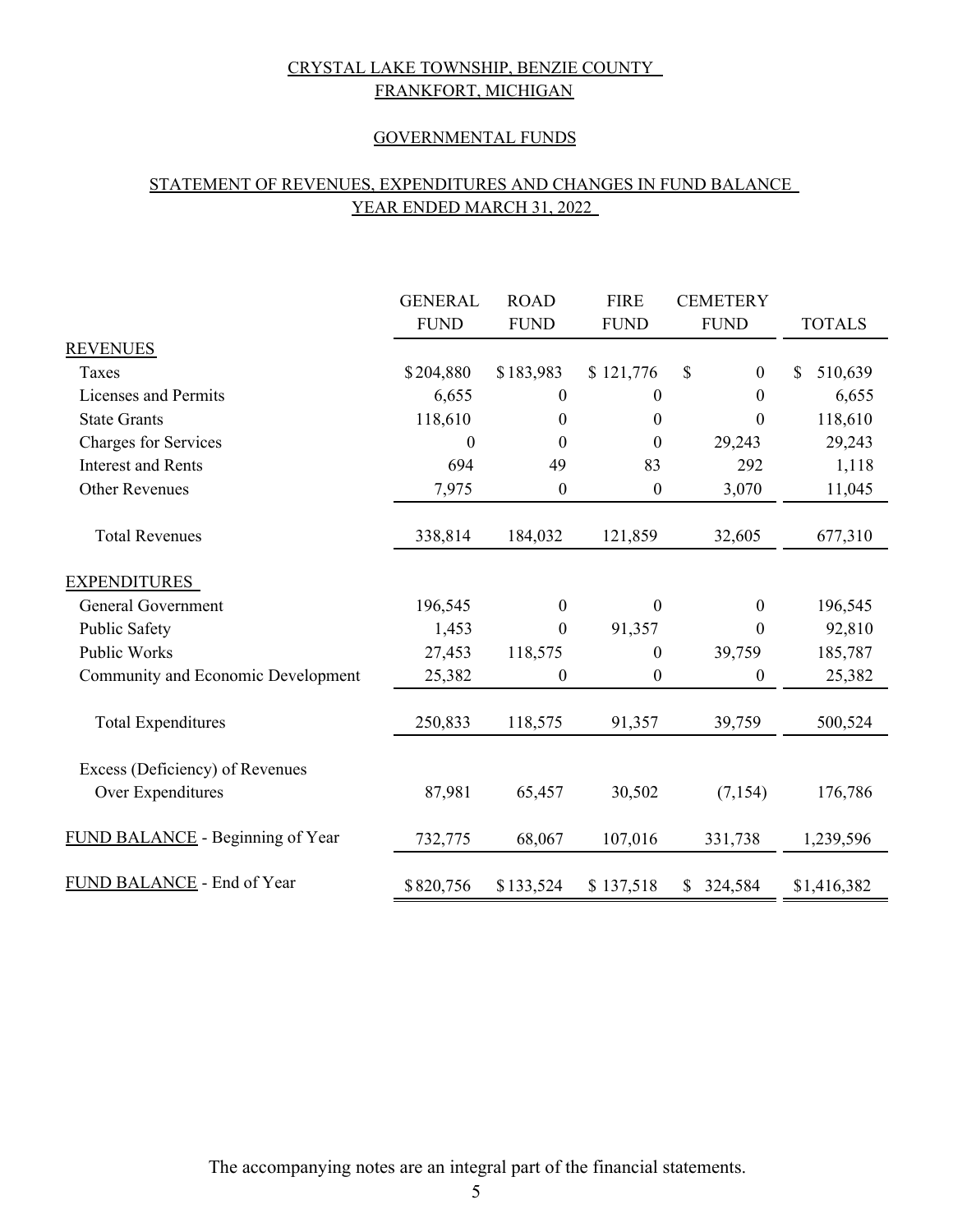# GOVERNMENTAL FUNDS

# RECONCILIATION OF THE STATEMENT OF REVENUES, EXPENDITURES AND CHANGES YEAR ENDED MARCH 31, 2022 IN FUND BALANCE TO THE STATEMENT OF ACTIVITIES

| Net Change in Fund Balance - Total Governmental Funds                                                                                                                        | \$<br>176,786    |
|------------------------------------------------------------------------------------------------------------------------------------------------------------------------------|------------------|
| Amounts reported for governmental activities are different because                                                                                                           |                  |
| Governmental funds report capital outlays as expenditures in the<br>Statement of Activities. These costs are allocated over their<br>estimated useful lives as depreciation. |                  |
| Capital Outlay<br>Depreciation Expense                                                                                                                                       | 8,235<br>(7,006) |
| CHANGE IN NET POSITION OF GOVERNMENTAL ACTIVITIES                                                                                                                            | \$<br>178,015    |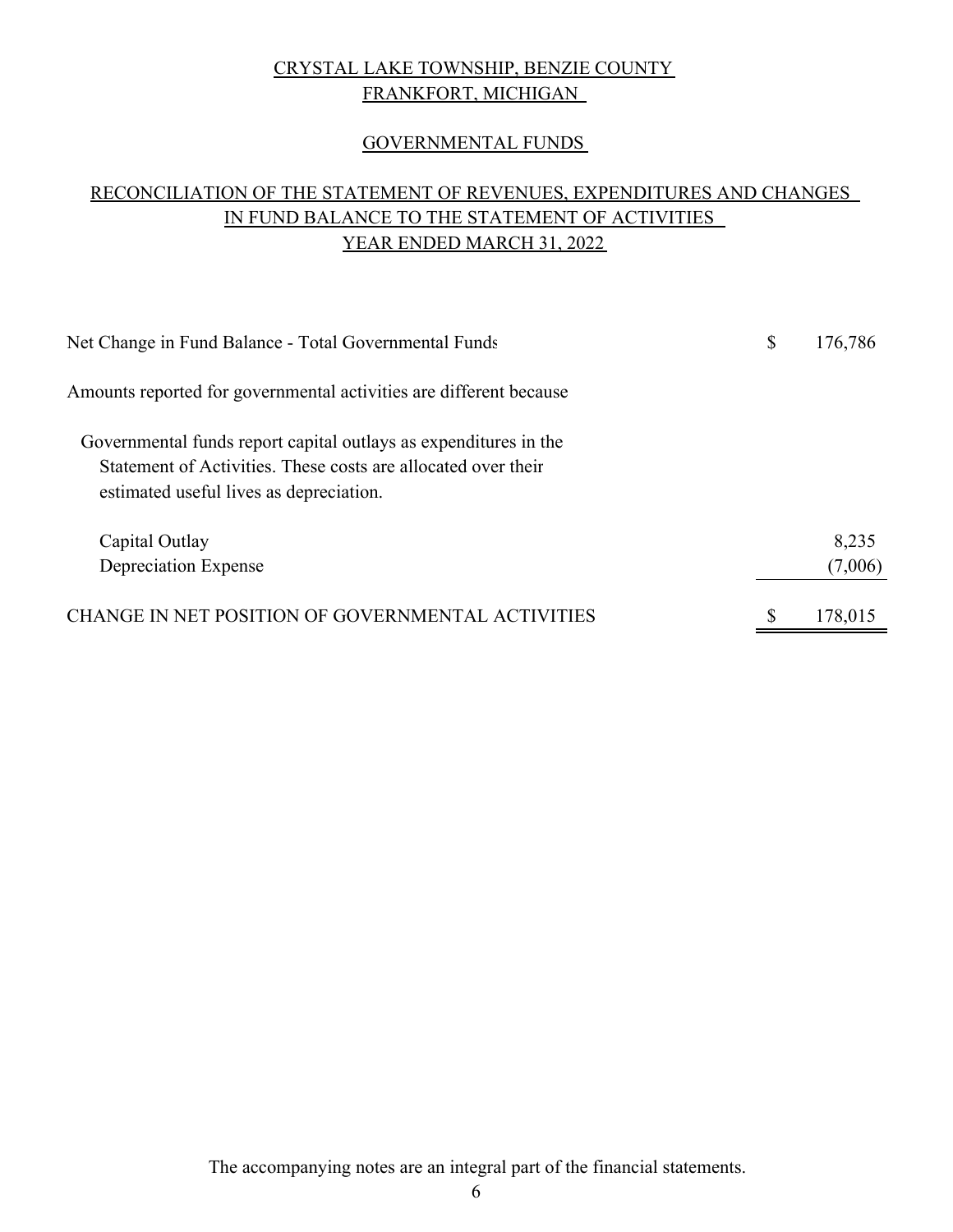# FIDUCIARY FUND

# STATEMENT OF FIDUCIARY NET POSITION MARCH 31, 2022

|                     | <b>CUSTODIAL</b>  |                  |
|---------------------|-------------------|------------------|
|                     | <b>FUND</b>       |                  |
|                     | <b>TAX</b>        |                  |
|                     | <b>COLLECTION</b> |                  |
|                     | <b>FUND</b>       |                  |
| <b>ASSETS</b>       | \$                | $\boldsymbol{0}$ |
| <b>LIABILITIES</b>  |                   | $\theta$         |
| <b>NET POSITION</b> | ึ                 | $\Omega$         |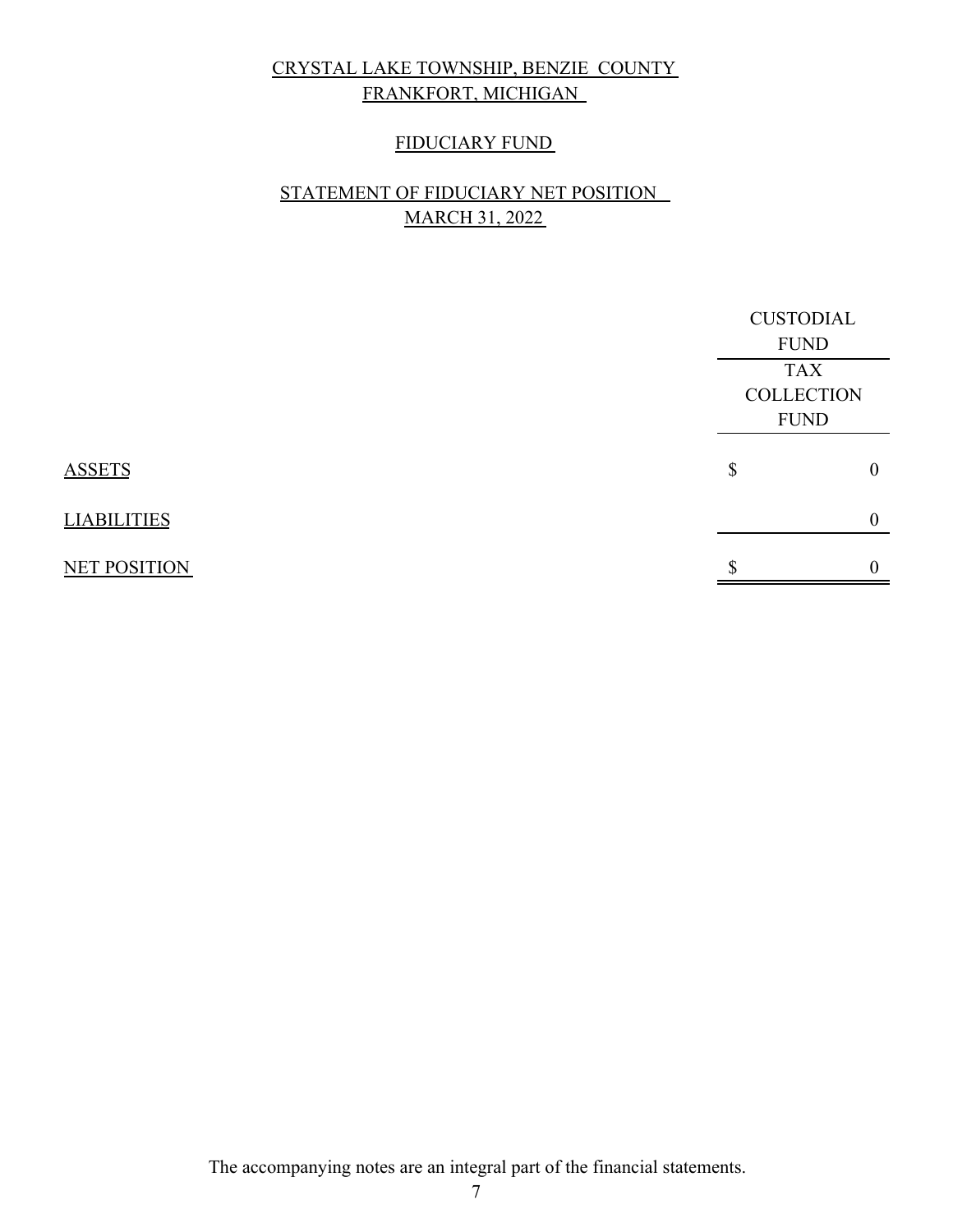# FIDUCIARY FUND

# YEAR ENDED MARCH 31, 2022 STATEMENT OF CHANGES IN FIDUCIARY NET POSITION

| <b>TAX</b><br><b>COLLECTION</b><br><b>FUND</b><br>6,506,951<br><b>Property Taxes Collected</b><br>\$<br>Miscellaneous<br>343<br><b>TOTAL ADDITIONS</b><br>6,507,294<br><b>Property Taxes Distributed</b><br>6,506,951<br>Miscellaneous<br>343<br><b>TOTAL DEDUCTIONS</b><br>6,507,294<br>Net Increase (Decrease) in Fiduciary Net Position<br>$\boldsymbol{0}$<br>$\boldsymbol{0}$<br>$\theta$ |                                  | <b>CUSTODIAL FUND</b> |
|------------------------------------------------------------------------------------------------------------------------------------------------------------------------------------------------------------------------------------------------------------------------------------------------------------------------------------------------------------------------------------------------|----------------------------------|-----------------------|
|                                                                                                                                                                                                                                                                                                                                                                                                |                                  |                       |
|                                                                                                                                                                                                                                                                                                                                                                                                |                                  |                       |
|                                                                                                                                                                                                                                                                                                                                                                                                |                                  |                       |
|                                                                                                                                                                                                                                                                                                                                                                                                | <b>ADDITIONS</b>                 |                       |
|                                                                                                                                                                                                                                                                                                                                                                                                |                                  |                       |
|                                                                                                                                                                                                                                                                                                                                                                                                |                                  |                       |
|                                                                                                                                                                                                                                                                                                                                                                                                |                                  |                       |
|                                                                                                                                                                                                                                                                                                                                                                                                | <b>DEDUCTIONS</b>                |                       |
|                                                                                                                                                                                                                                                                                                                                                                                                |                                  |                       |
|                                                                                                                                                                                                                                                                                                                                                                                                |                                  |                       |
|                                                                                                                                                                                                                                                                                                                                                                                                |                                  |                       |
|                                                                                                                                                                                                                                                                                                                                                                                                |                                  |                       |
|                                                                                                                                                                                                                                                                                                                                                                                                | NET POSITION - Beginning of Year |                       |
|                                                                                                                                                                                                                                                                                                                                                                                                | NET POSITION - End of Year       |                       |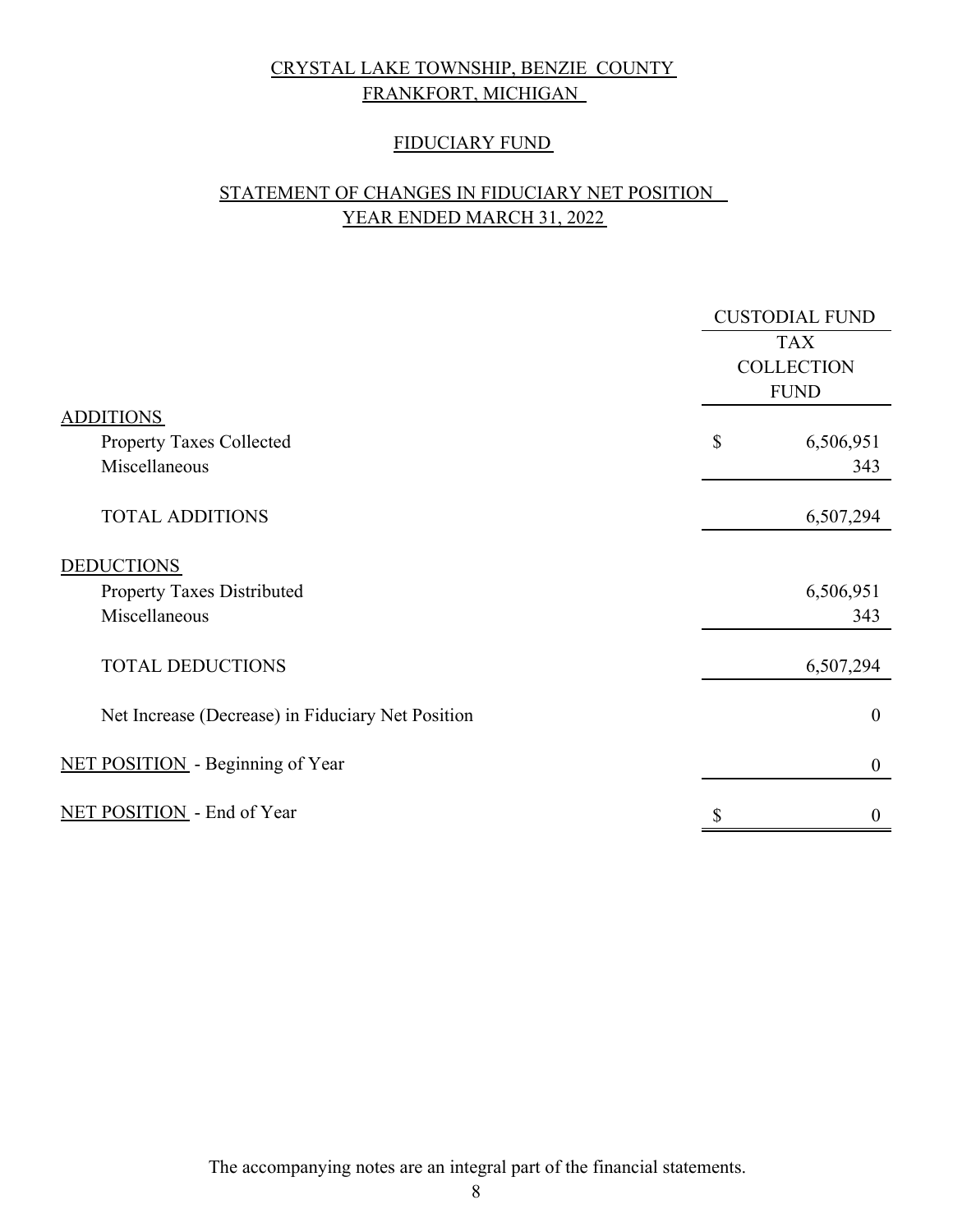## NOTES TO FINANCIAL STATEMENTS MARCH 31, 2022

# **I. SUMMARY OF SIGNIFICANT ACCOUNTING POLICIES**

#### **A. Description of Government-Wide Financial Statements**

The government-wide financial statements (i.e., the statement of net position and the statement of activities) report the information on all of the nonfiduciary activities of the primary government and its component units. All fiduciary activities are reported only in the fund financial statements. *Governmental activities*, which normally are supported by taxes, intergovernmental revenues, and other nonexchange transactions, are reported separately from *business-type activities*, which rely to a significant extent on fees and charges to external customers for support. Likewise, the *primary government* is reported separately from certain legally separate *component units* for which the primary governmental is financially accountable. Crystal Lake Township does not have any *business-type activities* or *component units.*

### **B. Reporting Entity**

Crystal Lake Township is a general law township located in Benzie County which operates under the direction of an elected township board. Under the criteria established by accounting principles generally accepted in the United States of America, the Township has determined that there are no component units which should be included in its reporting entity.

#### **C. Basis of Presentation – Government-Wide Financial Statements**

While separate government-wide and fund financial statements are presented, they are interrelated. The governmental activities column incorporates data from the governmental funds. Separate financial statements are provided for governmental funds and fiduciary funds, even though the latter are excluded from the government-wide financial statements.

As a general rule, the effect of interfund activity has been eliminated from the government-wide financial statements.

#### **D. Basis of Presentation – Fund Financial Statements**

The fund financial statements provide information about the government's funds, including its fiduciary funds. Separate statements for each fund category – governmental and fiduciary – are presented. The emphasis of fund financial statements is on major governmental funds. Major individual governmental funds are reported as separate columns in the fund financial statements.

Crystal Lake Township reports the following major governmental funds:

The *General Fund* is the government's primary operating fund. It accounts for all financial resources of the general government, except those required to be accounted for in another fund.

The *Road Fund* accounts for revenue sources that are legally restricted to expenditures for road improvements.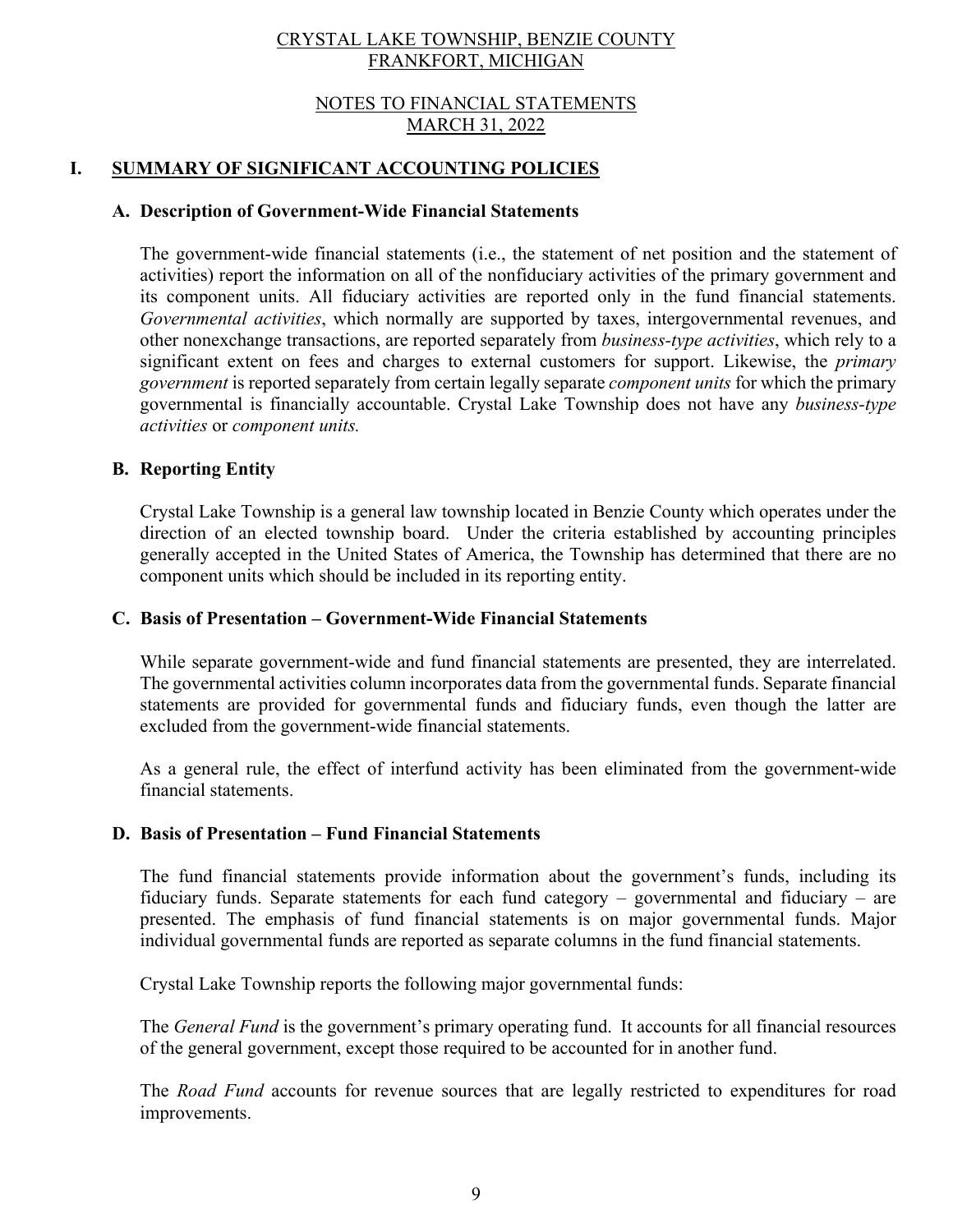### NOTES TO FINANCIAL STATEMENTS MARCH 31, 2022

The *Fire Fund* accounts for revenue sources that are legally restricted to expenditures for fire protection.

The *Cemetery Fund* accounts for revenue sources that are legally restricted to expenditures for the cemetery.

Additionally, Crystal Lake Township reports the following fiduciary fund:

The *Custodial Fund* accounts for property tax revenues that are collected by the Township on behalf of other governmental units as well as the Township's General, Road, and Fire Funds.

During the course of operations, the government has activity between funds for various purposes. Any residual balances outstanding at year-end are reported as due from/to other funds and advances to/from other funds. While these balances are reported in fund financial statements, certain eliminations are made in the preparation of the government-wide financial statements. Balances between the funds included in governmental activities are eliminated so that only the net amount is included as internal balances in the governmental activities' column.

Further, certain activity occurs during the year involving transfers of resources between funds. In fund financial statements these amounts are reported at gross amounts as transfers in/out. While reported in fund financial statements, certain eliminations are made in the preparation of the government-wide financial statements. Transfers between the funds included in governmental activities are eliminated so that only the net amount is included as transfers in the governmental activities' column.

# **E. Measurement Focus and Basis of Accounting**

The accounting and financial reporting treatment is determined by the applicable measurement focus and basis of accounting. Measurement focus indicates the type of resources being measured such as *current financial resources* or *economic resources*. The basis of accounting indicates the timing of transactions or events for recognition in the financial statements.

The government-wide financial statements are reported using the *economic resources measurement focus* and the *accrual basis of accounting*. Revenues are recorded when earned and expenses are recorded when a liability is incurred, regardless of timing of related cash flows. Property taxes are recognized as revenues in the year for which they are levied. Grants and similar items are recognized as revenue as soon as all eligibility requirements imposed by the provider have been met.

The governmental fund financial statements are reported using the *current financial resources measurement focus* and the *modified accrual basis of accounting*. Revenues are recognized as soon as they are both measurable and available. Revenues are considered to be available when they are collectible within the current period or soon enough thereafter to pay liabilities of the current period. For this purpose, the government considers revenues to be available if they are collected within 60 days of the end of the current fiscal period. Expenditures generally are recorded when a liability is incurred, as under accrual accounting. However, debt service expenditures, as well as expenditures related to compensated absences, and claims and judgments, are recorded only when payment is due. General capital asset acquisitions are reported as expenditures in governmental funds.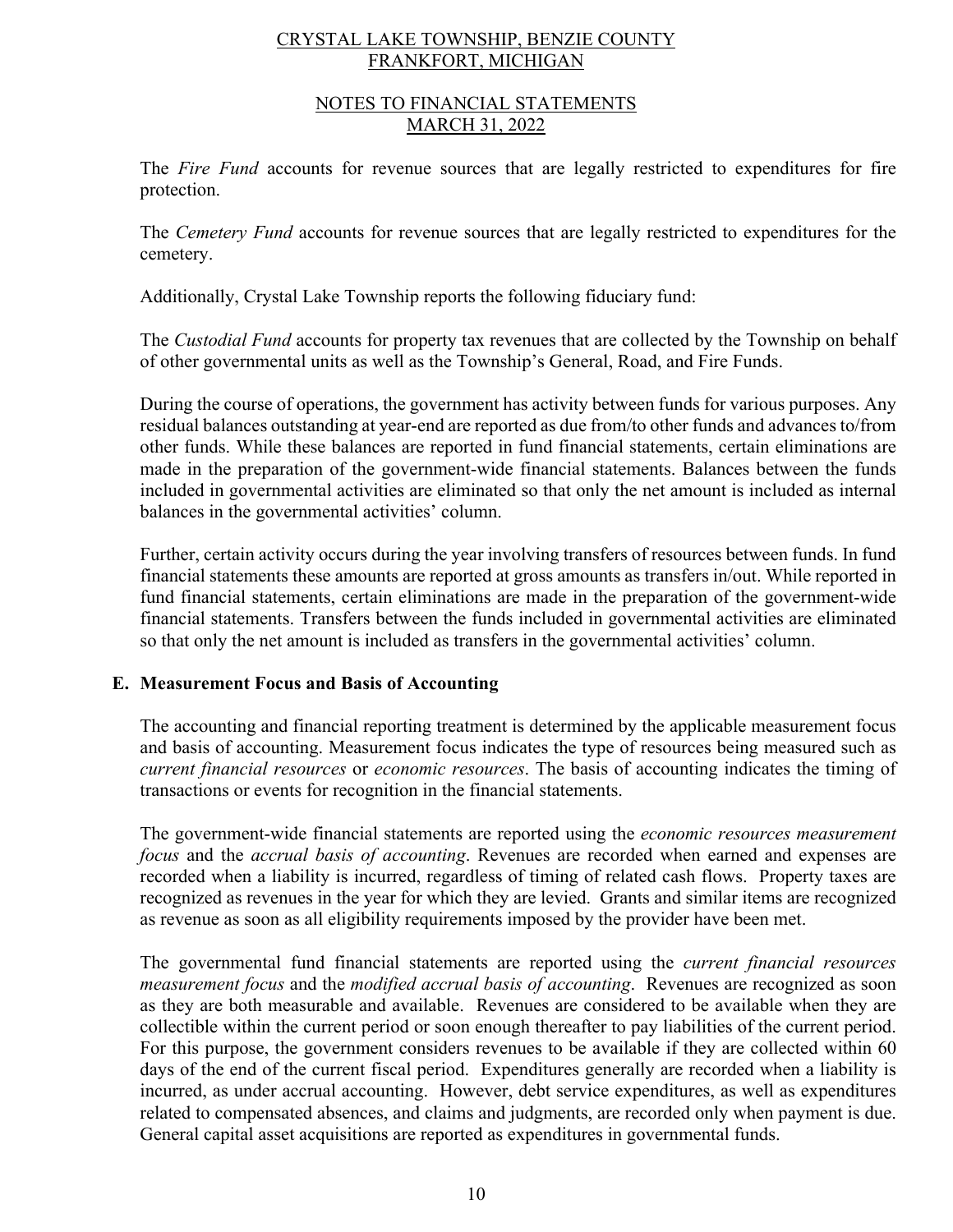# NOTES TO FINANCIAL STATEMENTS MARCH 31, 2022

Property taxes, sales taxes, and interest associated with the current fiscal period are all considered to be susceptible to accrual and so have been recognized as revenues of the current fiscal period. Entitlements are recorded as revenues when all eligibility requirements are met, including any time requirements, and the amount is received during the period or within the availability period for this revenue resource (within 60 days of year-end). Expenditure-driven grants are recognized as revenue when the qualifying expenditures have been incurred and all other eligibility requirements have been met, and the amount is received during the period or within the availability period for this revenue source (within 60 days of year-end). All other revenue items are considered to be measurable and available only when cash is received by the government.

The Custodial Fund has no measurement focus but utilizes the accrual basis of accounting for reporting its assets and liabilities.

### **F**. **Budgetary Information**

### *1. Budgetary Basis of Accounting*

 Budgets are adopted on a basis consistent with accounting principles generally accepted in the United States of America. A public hearing is held to obtain taxpayer comments. Appropriations lapse at year-end. Budgeted amounts presented are as originally adopted in March 2021, or as amended by the Township Board from time to time throughout the year.

 The appropriated budget is prepared by fund and activity. The Township Board exercises budgetary control over expenditures.

 Encumbrance accounting, under which purchase orders, contracts, and other commitments for the expenditure of monies are recorded in order to reserve that portion of the applicable appropriation, is not employed by the Township because it is not, at present, considered necessary to assure effective budgetary control or to facilitate effective cash planning and control.

#### *2. Excess of Expenditures Over Appropriations*

|                    |    | APPROPRIATIONS EXPENDITURES |              |        |  |  |
|--------------------|----|-----------------------------|--------------|--------|--|--|
| General Fund       |    |                             |              |        |  |  |
| General Government |    |                             |              |        |  |  |
| Assessor           | S. | 36,468                      | $\mathbb{S}$ | 36,705 |  |  |
| Public Works       |    |                             |              |        |  |  |
| Lake Improvements  |    | $\mathbf{0}$                |              | 2,000  |  |  |

These overages were covered by available fund balance and greater than anticipated revenues.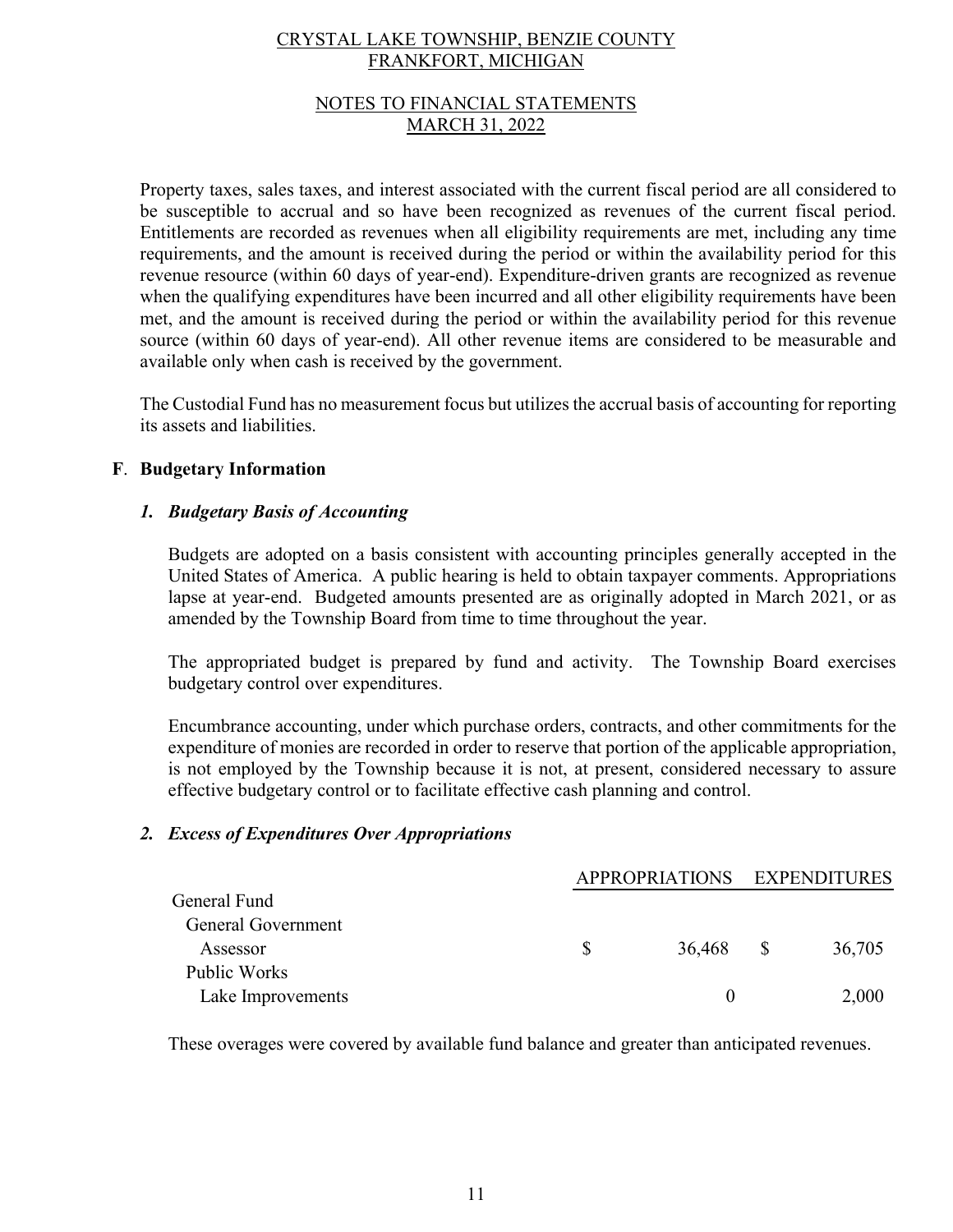## NOTES TO FINANCIAL STATEMENTS MARCH 31, 2022

#### **G. Assets, Liabilities, Deferred Outflows/Inflows of Resources, and Net Position/Fund Balance**

#### *1. Cash*

The Township's cash and cash equivalents are considered to be cash on hand, demand deposits and short-term investments. The government considered all highly liquid investments (including certificates of deposit) to be cash equivalents.

#### *2. Investments*

The Township's investment policy is in compliance with state law and authorizes the Township to invest in passbook savings accounts, certificates of deposit, and money market funds. The Township does not have any investments other than interest bearing bank accounts. Some investments authorized by state law are shown as cash on the financial statements.

The Investment Policy adopted by the Township states that the township is limited to investments authorized by PA 20 of 1943, as amended, and may invest in the following:

- (a) Bonds, securities, and other obligations of the United States or an agency or instrumentality of the United States.
- (b) Commercial paper rated at the time of purchase within the 2 highest classifications established by not more than 270 days after the date of purchase.
- (c) Repurchase agreements consisting of instruments listed in subdivision (a).
- (d) Bankers' acceptances of United States banks.
- (e) Obligations of this state or any of its political subdivisions that at the time of purchase are rated as investment grade by not less than 1 standard rating service
- (f) Mutual funds registered under the Investment Company Act of 1940, Title I of chapter 686, 54 Stat. 789, 15 U.S.C. 80a-1 to 80a-3 and 80a-4 to 80a-64, with authority to purchase only investment vehicles that are legal for direct investment by a public corporation. However, a mutual fund is not disqualified as a permissible investment solely by reason of any of the following:
	- 1. The purchase of securities on a when-issued or delayed delivery basis
	- 2. The ability to lend portfolio securities as long as the mutual fund receives collateral at all times equal to at least 100% of the value of the securities loaned
	- 3. The limited ability to borrow and pledge a like portion of the portfolio's assets for temporary or emergency purchases
- (g) Obligations described in subdivisions (a) through (g) if purchased through an interlocal agreement under than Urban Cooperation Act of 1967, Public Act 7 of 1967 (*Ex Sess*), MCL 124.501, et seq.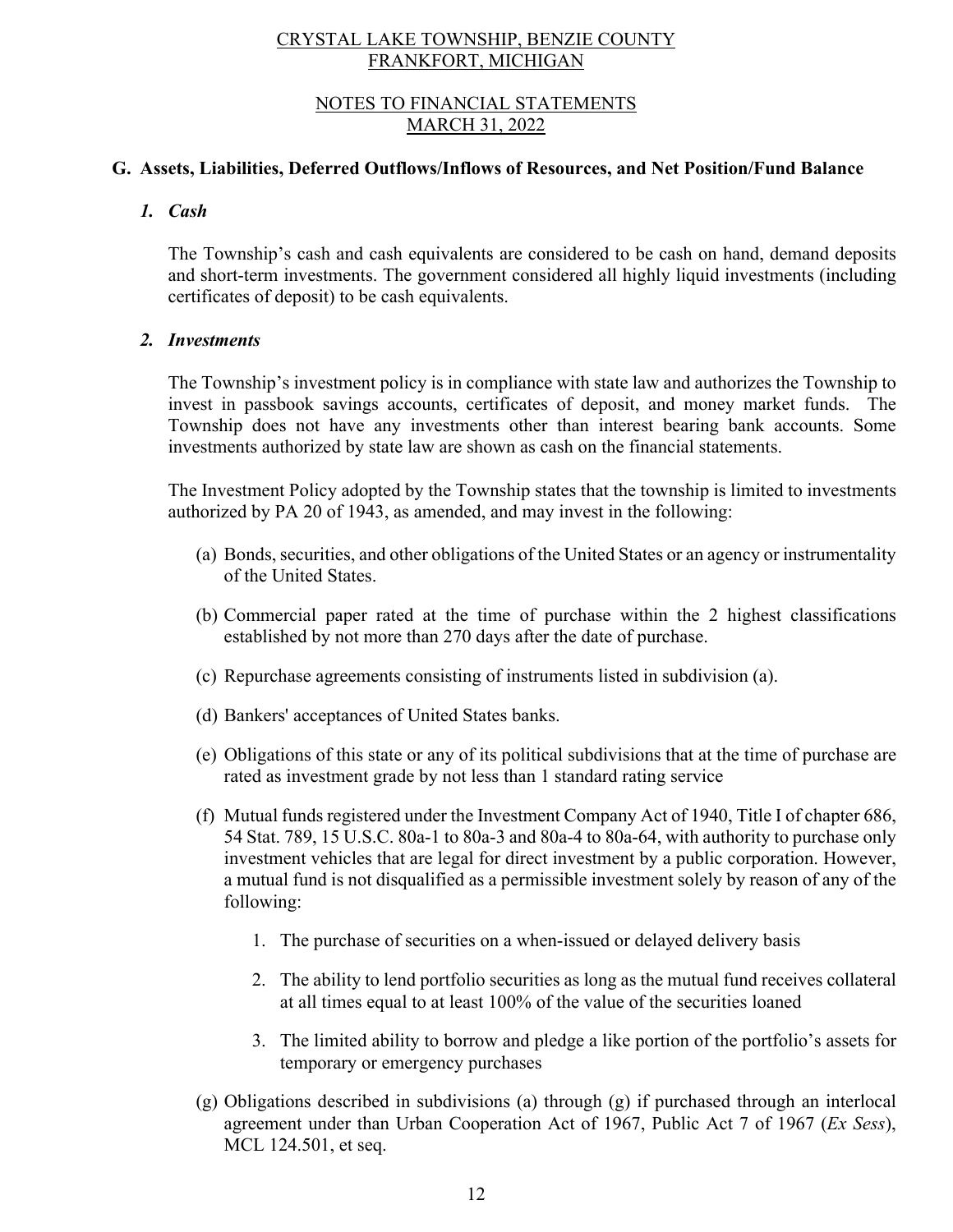### NOTES TO FINANCIAL STATEMENTS MARCH 31, 2022

(h) Investment pools organized under the Local Government Investment Pool Act, Public Act 121 of 1985, MCL 129.141, *et seq.* 

#### *3. Inventories and Prepaid Items*

Inventory is valued at cost using the first-in/first-out method. Inventory consists of expendable supplies held for consumption, which are recorded as expenditures when consumed rather than when purchased.

Certain payments to vendors reflect costs applicable to future accounting periods and are recorded as prepaid item

#### *4. Capital Assets*

Capital assets, which include property, plant, equipment, and infrastructure assets (e.g., roads, bridges, sidewalks, and similar items), are reported in the applicable columns in the governmentwide financial statements. Capital assets are defined by the government as assets with an initial, individual cost of more than \$5,000 and an estimated useful life in excess of one year. Such assets are recorded at historical cost or estimated historical cost if purchased or constructed. Donated capital assets are recorded at acquisition value at the date of donation.

The costs of normal maintenance and repairs that do not add to the value of the asset or materially extend asset lives are not capitalized.

Major outlays for capital assets and improvements are capitalized as projects are constructed.

Property, plant, and equipment of the government are depreciated using the straight-line method over the following estimated useful lives:

| <b>ASSETS</b>                | <b>YEARS</b> |
|------------------------------|--------------|
| <b>Buildings</b>             | $40 - 60$    |
| <b>Building Improvements</b> | $15 - 30$    |
| Infrastructure               | $5 - 75$     |
| Non-Motorized Infrastructure | 30           |
| Vehicles                     | $3 - 5$      |
| Office Equipment             | $3 - 5$      |
| Computer Equipment/Software  | $3-5$        |

#### *5. Unearned Revenue*

 Unearned revenue arises when resources are received by the Township before it has a legal claim to them. In subsequent periods, when both revenue recognition criteria are met, or when the government has a legal claim to the resources, revenue is recognized. The Township reports unearned revenue related to the American Rescue Plan Act (ARPA) federal funds that were received but unspent as of March 31, 2022.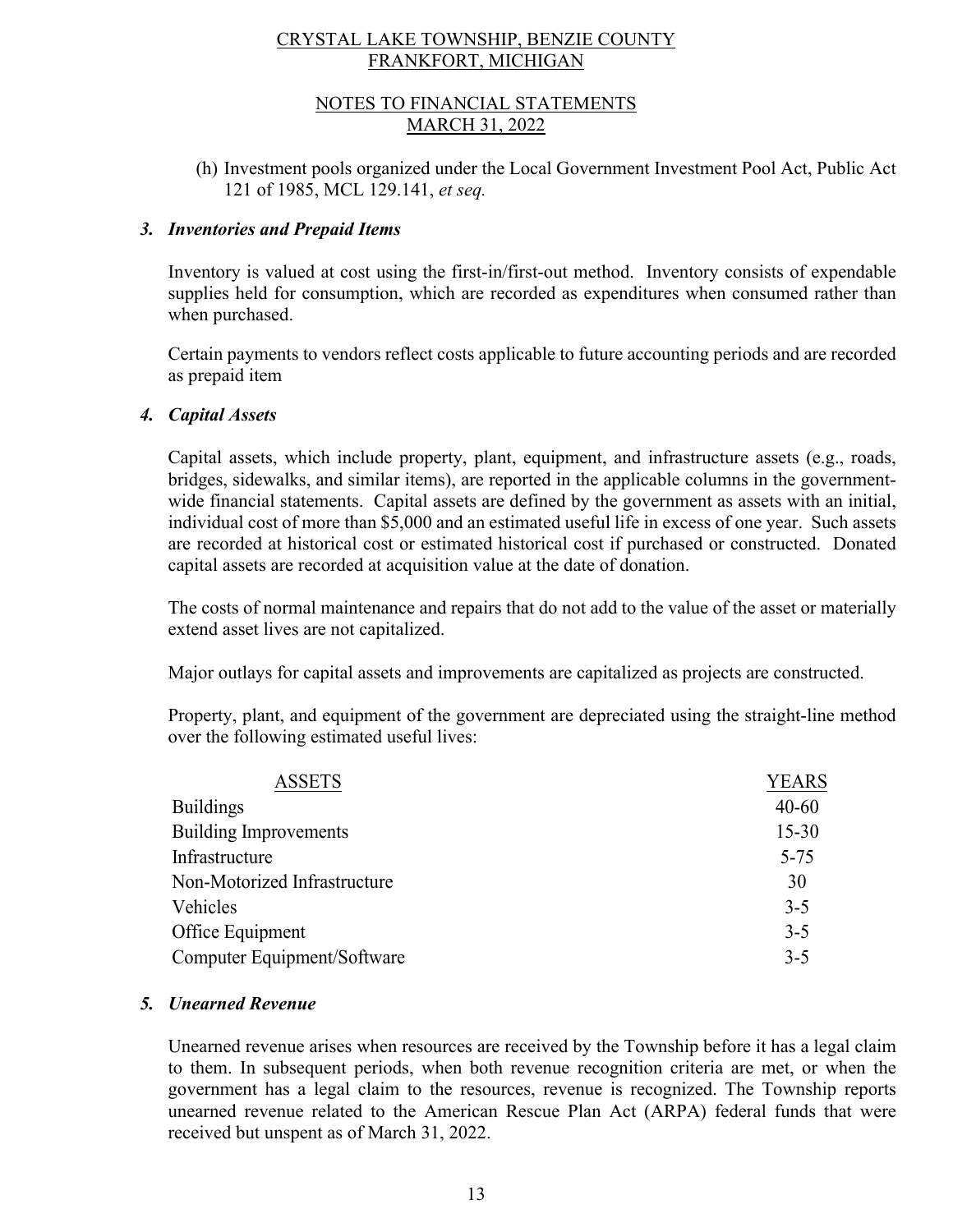# NOTES TO FINANCIAL STATEMENTS MARCH 31, 2022

### *6. Deferred Outflows/Inflows of Resources*

In addition to assets, the statement of net position will sometimes report a separate section for deferred outflows of resources. This separate financial statement element, deferred outflows of resources, represents a consumption of net position that applies to a future period(s) and so will not be recognized as an outflow of resources (expense/expenditure) until then. The Township does not have any items that qualify for reporting in this category.

In addition to liabilities, the statement of net position will sometimes report a separate section for deferred inflows of resources. The separate financial statement element, deferred inflows of resources, represents an acquisition of net position that applies to a future period(s) and so will not be recognized as an inflow of resources (revenue) until that time. The Township does not have any items that qualify for reporting in this category.

#### *7. Net Position Flow Assumption*

Sometimes the government will fund outlays for a particular purpose from both restricted (e.g., restricted bond or grant proceeds) and unrestricted resources. In order to calculate the amounts to report as restricted – net position and unrestricted – net position in the government-wide financial statements, a flow assumption must be made about the order in which the resources are considered to be applied. It is the government's policy to consider restricted – net position to have been depleted before unrestricted – net position is applied.

#### *8. Fund Balance Flow Assumptions*

Sometimes the government will fund outlays for a particular purpose from both restricted and unrestricted resources (the total of committed, assigned, and unassigned fund balance). In order to calculate the amounts to report as restricted, committed, assigned, and unassigned fund balance in the governmental fund financial statements a flow assumption must be made about the order in which the resources are considered to be applied. It is the government's policy to consider restricted fund balance to have been depleted before using any of the components of unrestricted fund balance. Further, when the components of unrestricted fund balance can be used for the same purpose, committed fund balance is depleted first, followed by assigned fund balance. Unassigned fund balance is applied last.

# *9. Fund Balance Policies*

Fund balance of governmental funds is reported in various categories based on the nature of any limitations requiring the use of resources for specific purposes. The government itself can establish limitations on the use of resources through either a commitment (committed fund balance) or an assignment (assigned fund balance).

The committed fund balance classification includes amounts that can be used only for the specific purposes determined by a formal action of the government's highest level of decision-making authority. The governing council is the highest level of decision-making authority for the government that can, by adoption of an ordinance prior to the end of the fiscal year, commit fund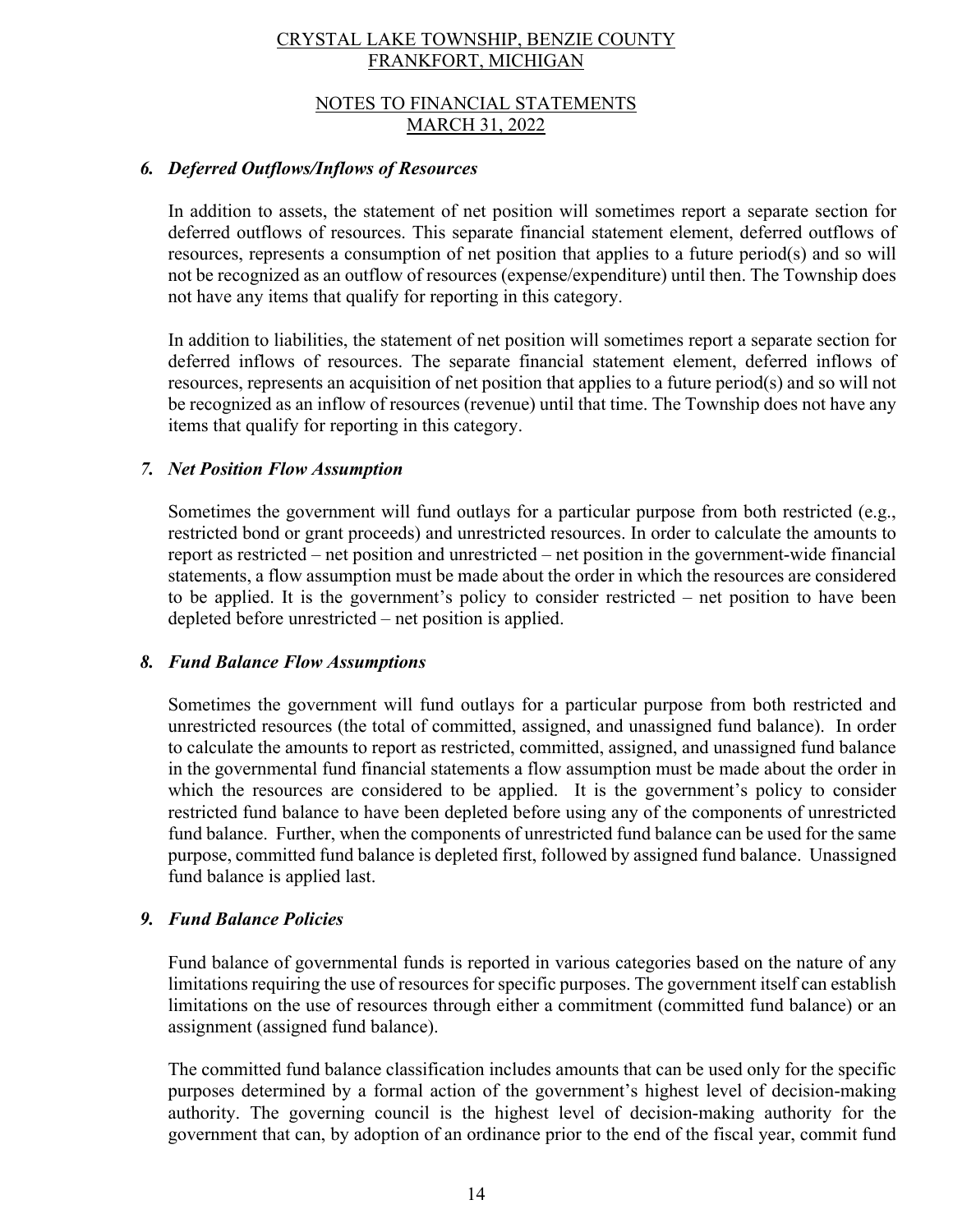# NOTES TO FINANCIAL STATEMENTS MARCH 31, 2022

balance. Once adopted, the limitation imposed by the ordinance remains in place until a similar action is taken (the adoption of another ordinance) to remove or revise the limitation.

Amounts in the assigned fund balance classification are intended to be used by the government for specific purposes but do not meet the criteria to be classified as committed. The council may also assign fund balance as it does when appropriating fund balance to cover a gap between estimated revenue and appropriations in the subsequent year's appropriated budget. Unlike commitments, assignments generally only exist temporarily. In other words, an additional action does not normally have to be taken for the removal of an assignment. Conversely, as discussed above, an additional action is essential to either remove or revise a commitment.

#### *10. Use of Estimates*

The presentation of financial statements in conformity with generally accepted accounting principles requires management to make estimates and assumptions that affect the reported amounts of assets and liabilities and disclosure of contingent assets and liabilities at the date of the financial statements and the reported amounts of revenues and expenses during the reporting period. Actual results could differ from those estimates.

### **H. Revenues and Expenditures/Expenses**

#### *1. Program Revenues*

Amounts reported as program revenue include 1) charges to customers or applicants who purchase, use, or directly benefit from goods, services, or privileges provided by a given function or segment and 2) grants and contributions (including special assessments) that are restricted to meeting the operational or capital requirements of a particular function or segment. All taxes, including those dedicated for specific purposes and other internally dedicated resources are reported as general revenues rather than as program revenues.

# *2. Property Taxes*

Property taxes attach as an enforceable lien on the property as of the date they are levied. State education taxes, county taxes, and school district taxes are levied and due July 1, and become delinquent after September 14. The remaining millages are levied and due December 1, and become delinquent after February 14. Collections of taxes and remittances of them are accounted for in the Current Tax Collection Fund. Township property tax revenues are recognized when they become both measurable and available for use to finance Township operations.

The 2021 taxable valuation of the Crystal Lake Township totaled \$189,821,683, on which ad valorem taxes levied consisted of 0.6777 mills for operating purposes, 0.9667 mills for road improvements, and 0.6500 mills for fire protection. These levies raised approximately \$129,000 for operating purposes, \$184,000 for road improvements, and \$121,800 for fire protection. These amounts are recognized in the respective General Fund, Road Fund, and Fire Fund financial statements as tax revenue.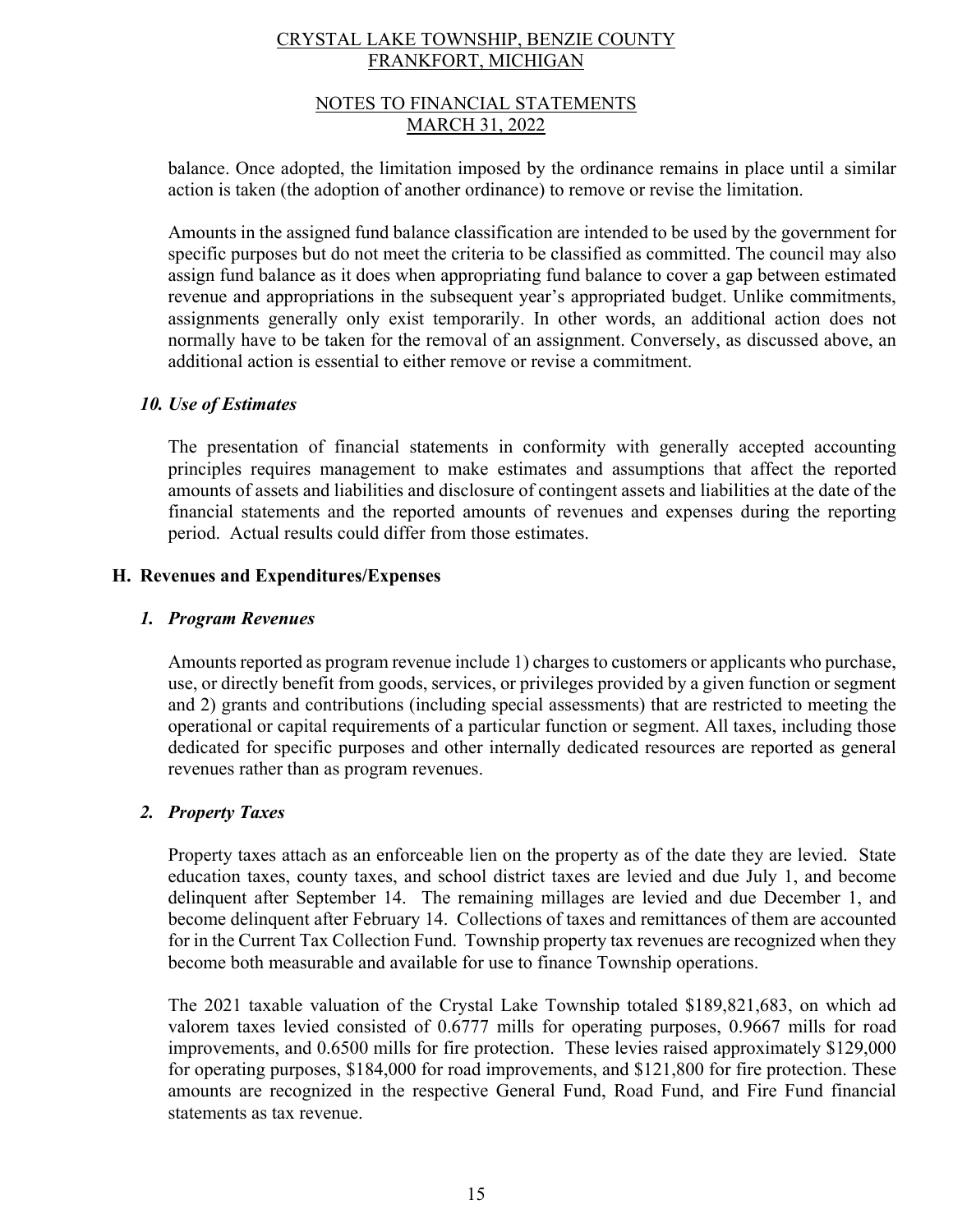# NOTES TO FINANCIAL STATEMENTS MARCH 31, 2022

# **II. STEWARDSHIP, COMPLIANCE AND ACCOUNTABILITY**

**A.** Note 1.F.2., on the Excess of Expenditures Over Appropriations, describes a budgetary violation that occurred for the year ended March 31, 2022.

# **III. DETAILED NOTES ON ALL ACTIVITIES AND FUNDS**

# **A. Deposits and Investments**

As of March 31, 2022, the Township had deposits and investments subject to the following risk:

*Custodial credit risk – deposits.* In the case of deposits, this is the risk that, in the event of a bank failure, the government's deposits may not be returned to it. As of March 31, 2022, none of the Township's bank balance of \$231,791was exposed to custodial credit risk because it was uninsured and uncollateralized. As of March 31, 2022, deposits of \$224,221 are reported on the financial statements as cash.

*Interest rate risk.* The Township will minimize interest rate risk, which is the risk that the market value of securities in the portfolio will fall due to changes in market interest rates, by; structuring the investment portfolio so that securities mature to meet cash requirements for ongoing operations, thereby avoiding the need to sell securities in the open market; and investing operating funds primarily in shorter-term securities, liquid asset funds, money market mutual funds, or similar investing pools and limiting the average maturity in accordance with the Township's cash requirement.

|                                                     |           | Weighted |
|-----------------------------------------------------|-----------|----------|
|                                                     |           | Average  |
|                                                     | Fair      | Maturity |
| Investment Type                                     | Value     | Years)   |
|                                                     |           |          |
| Michigan CLASS Investment Pool                      | 1,199,926 | 0.1377   |
| Portfolio Weighted Average Maturity                 |           | 0.1377   |
| 1 Day Maturity Equals 0.0027, One Year Equals 1.000 |           |          |

*Credit risk.* State law limits investments in commercial paper and corporate bonds to a prime or better rating issued by nationally recognized statistical rating organizations (NRSOs). Obligations of the U.S. government or obligations explicitly guaranteed by the U.S. government are not considered to have credit risk and do not require disclosure of credit quality.

| Investment Type                | Fair<br>Value             | Standard<br>& Poor's<br>Rating |
|--------------------------------|---------------------------|--------------------------------|
| Michigan CLASS Investment Pool | 1,199,926<br>$\mathbb{S}$ | AAAm                           |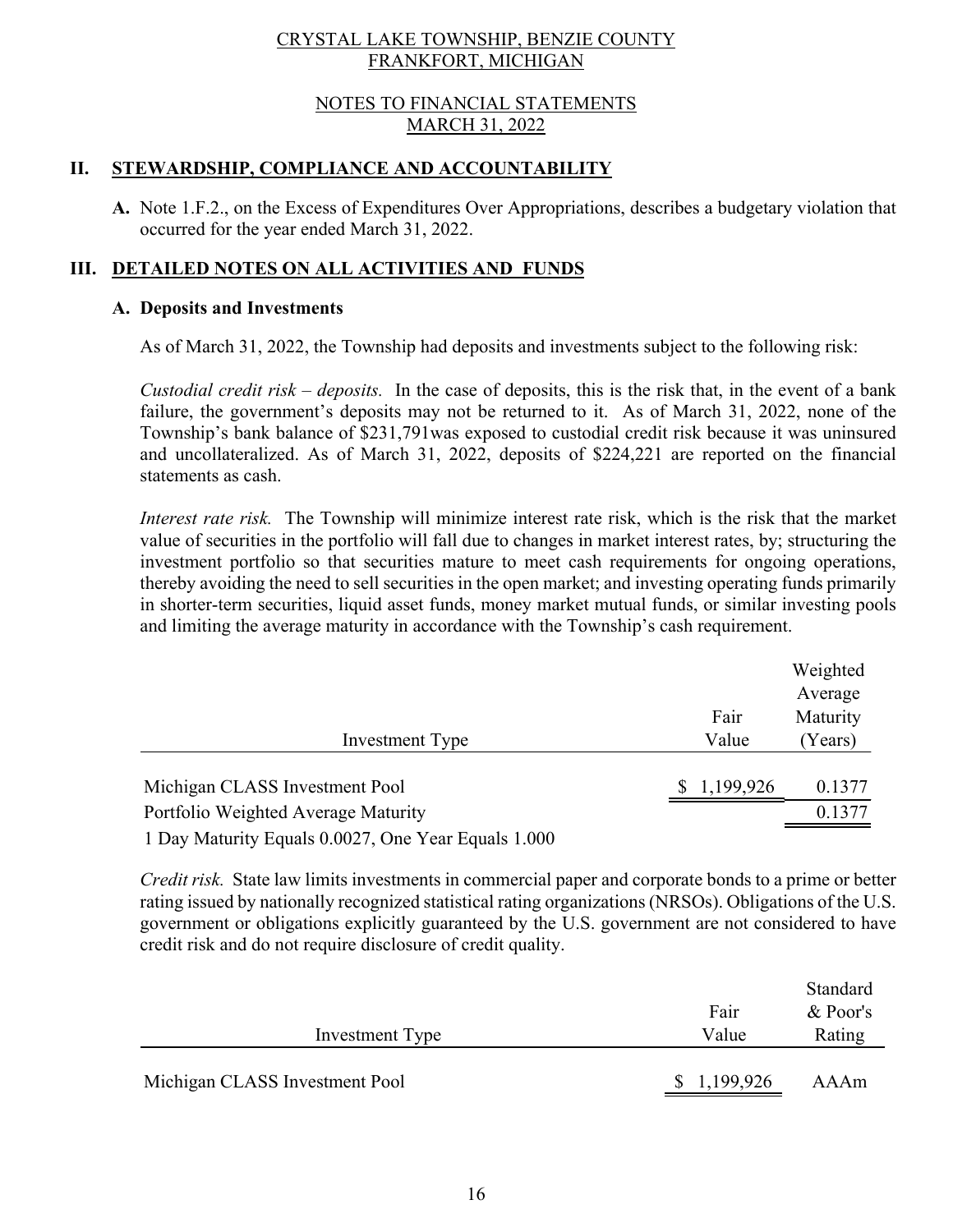# NOTES TO FINANCIAL STATEMENTS MARCH 31, 2022

*Concentration of credit risk.* The Township will minimize Concentration of credit risk, which is the risk of loss attributed to the magnitude of the Township's investment in a single issuer, by diversifying the investment portfolio so that the impact of potential losses from any one type of security or issuer will be minimized.

*Foreign currency risk.* The Township is not authorized to invest in investments which have this type of risk; therefore, it is not addressed in the investment policy.

*Custodial credit risk – investments.* For an investment, this is the risk that, in the event of the failure of the counterparty, the government will not be able to recover the value of its investments or collateral securities that are in the possession of an outside party. Although the Township's investment policy does not directly address custodial credit risk, it typically limits its exposure by purchasing insured or registered investments or by controlling who holds the investments.

**Fair Market Value Disclosure -** The Township is required to disclose amounts within a framework established for measuring fair value. That framework provides a fair value hierarchy that prioritizes the inputs to valuation techniques used to measure fair value. The hierarchy gives the highest priority to unadjusted quoted prices in active markets for identical assets or liabilities (Level 1 measurements) and the lowest priority to unobservable inputs (Level 3 measurements). The three levels of the fair value hierarchy are described as follows:

Level 1: Quoted prices in active markets for identical securities.

Level 2: Prices determined using other significant observable inputs. Observable inputs are inputs that reflect the assumptions market participants would use in pricing a security and are developed based on market data obtained from sources independent of the reporting entity. These may include quoted prices from similar securities, interest rates, prepayment speeds, credit risk, and others. Debt securities are valued in accordance with evaluated bid price supplied by the pricing service and generally categorized as Level 2 in the hierarchy. Securities that are categorized as Level 2 in the hierarchy include, but are not limited to, repurchase agreements, U.S. government agency securities, corporate securities, and commercial paper.

Level 3: Prices determined using significant unobservable inputs. In situations where quoted prices or observable inputs are unavailable or deemed less relevant (for example, when there is little or no market activity for an investment at the end of the period), unobservable inputs may be used. Unobservable inputs reflect the reporting entity's own assumptions about the factors market participants would use in pricing the security and would be based on the best information available under the circumstances.

The asset or liability's fair value measurement level within the fair value hierarchy is based on the lowest level of any input that is significant to the fair value measurement. Valuation techniques used need to maximize the use of observable inputs and minimize the use of unobservable inputs. Investments that are measured at fair value using net asset per value per share (or its equivalent) as a practical expedient are not classified in the fair value hierarchy below.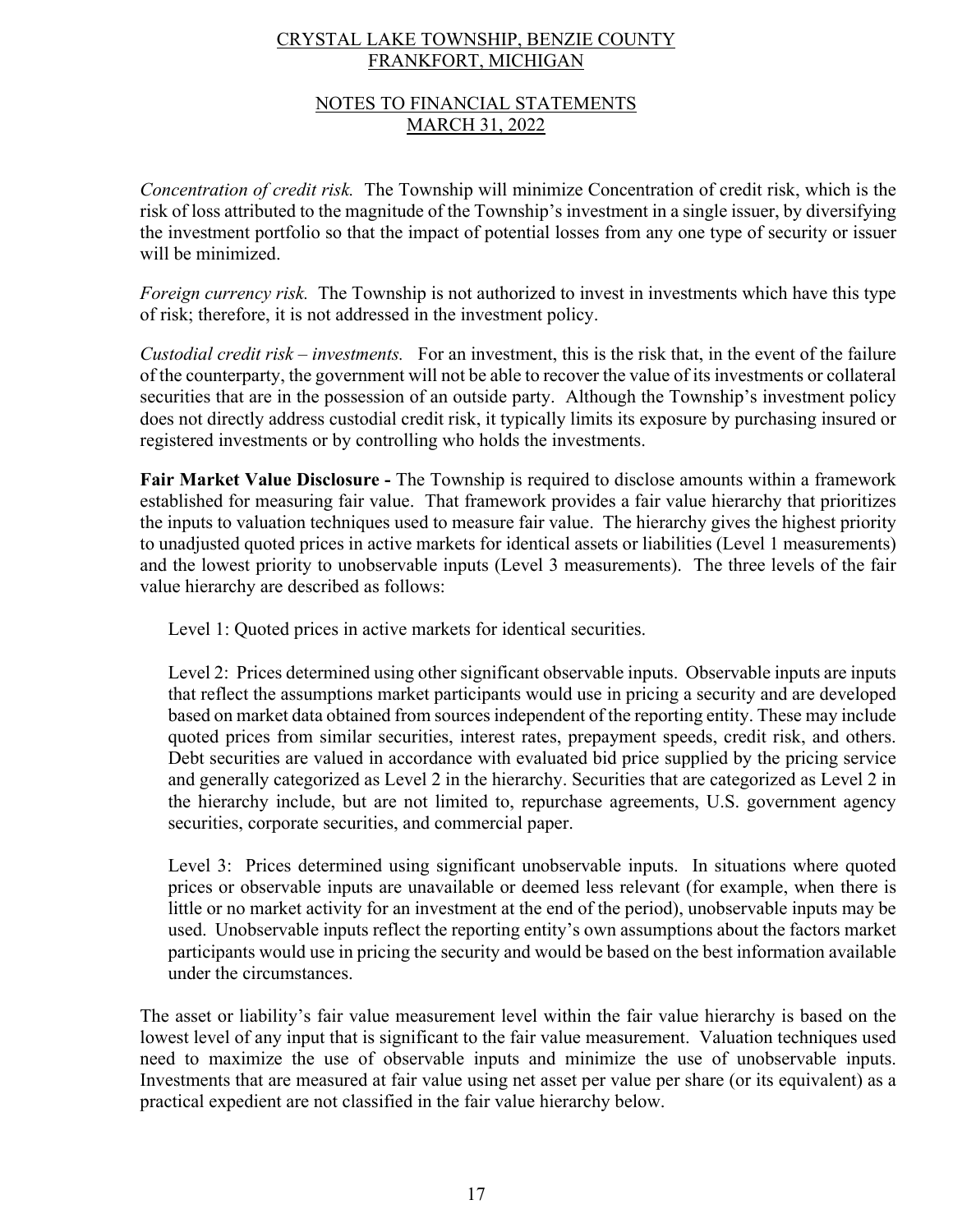### NOTES TO FINANCIAL STATEMENTS MARCH 31, 2022

Investments at Net Assets Value (NAV)

Primary Government Michigan CLASS Investment Pool \$ 1,199,926

The Government holds shares or interests in an investment pool where the fair value of the investments is measured on a recurring basis using net asset value per share (or its equivalent) of the investment companies as a practical expedient.

The Michigan CLASS investment pool invest in U.S. Treasury obligations, federal agency obligations of the U.S. government, high-grade commercial paper (rated "A1" or better), collateralized bank deposits, repurchase agreements (collateralized at 102 percent by treasuries and agencies), and approved money market funds. The program is designed to meet the needs of Michigan public sector investors. It purchases securities that are legally permissible under state statues and are available for investment by Michigan counties, cities, townships, school districts, authorities, and other public agencies.

At the year ended March 31, 2022, the fair value, unfunded commitments, and redemption rules of those investments are as follows:

| Investment Type                | Fair Value  | Unfunded<br>Commitments |  | Frequency,<br>if Eligible | Redemption<br>Notice Period |  |  |
|--------------------------------|-------------|-------------------------|--|---------------------------|-----------------------------|--|--|
| Michigan CLASS Investment Pool | \$1,199,926 |                         |  | No Restrictions           | None                        |  |  |

#### **B. Receivables**

Receivables as of March 31, 2022, for the government's individual major funds in aggregate, including the applicable allowances for uncollectible accounts are as follows:

|                            | General        |   | Roads    |              | Fire     | Cemetery |          |   | Total  |
|----------------------------|----------------|---|----------|--------------|----------|----------|----------|---|--------|
| Receivables                |                |   |          |              |          |          |          |   |        |
| <b>Accounts Receivable</b> | \$<br>$\theta$ | S | $\theta$ | <sup>S</sup> | $\theta$ | S        | 3,070    | S | 3,070  |
| Taxes Receivable           | 7,044          |   | 8,299    |              | 5,580    |          | $\theta$ |   | 20,923 |
| Due from                   |                |   |          |              |          |          |          |   |        |
| <b>Other Governments</b>   | 38,168         |   | $\theta$ |              |          |          |          |   | 38,168 |
|                            |                |   |          |              |          |          |          |   |        |
| <b>Total Receivables</b>   | 45.212         |   | 8.299    | \$           | 5,580    | S        | 3,070    |   | 62,161 |

By ordinance, the Township can place substantially all of its delinquent receivables on the tax rolls as a lien against real property. As a result, its uncollectible accounts are virtually nil. Due from Other Governments include state-shared revenues from the State of Michigan.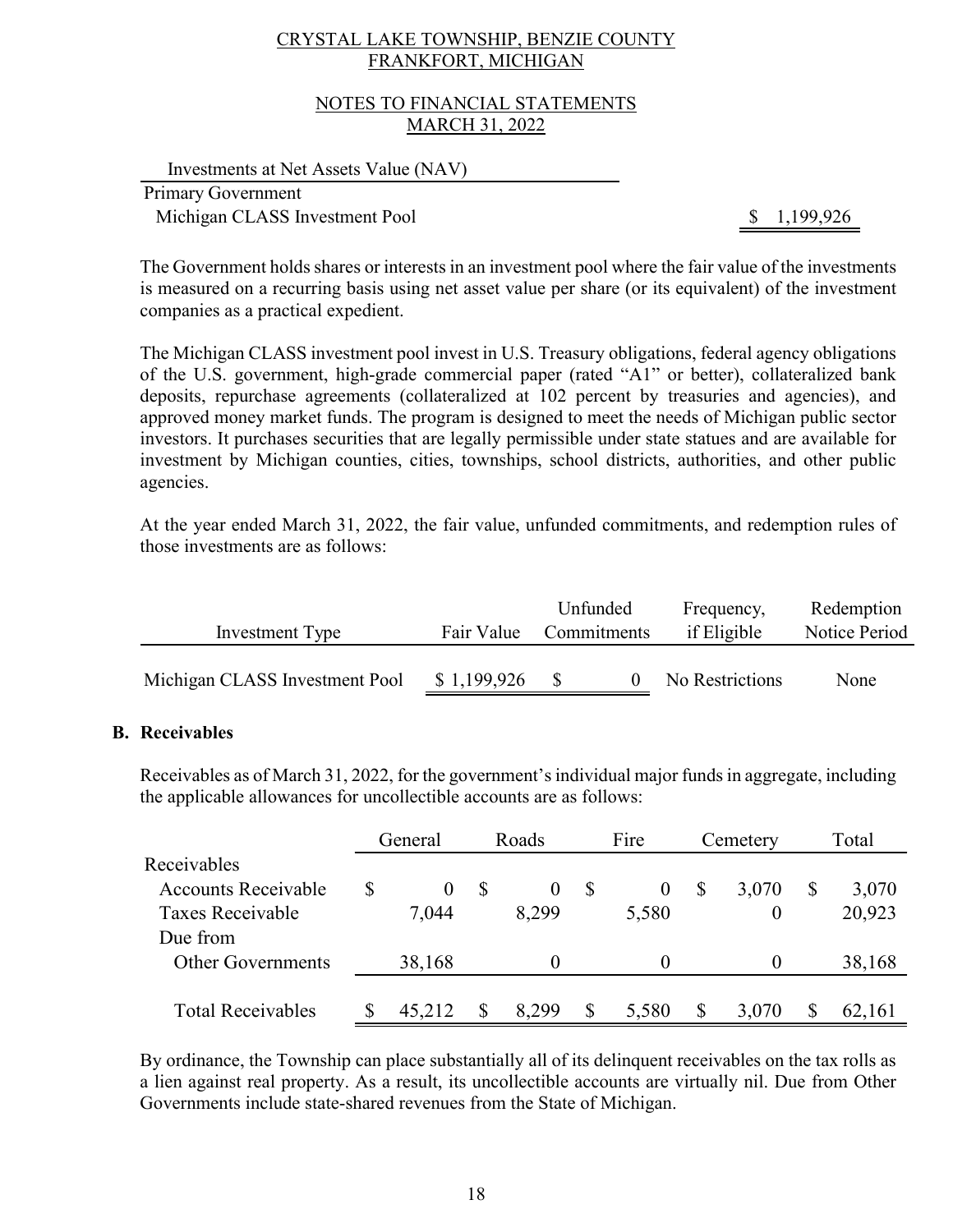### NOTES TO FINANCIAL STATEMENTS MARCH 31, 2022

# **C. Capital Assets**

As of March 31, 2022, the cost and accumulated depreciation of capital assets consisted of the following:

|                                              | Beginning |                |               | Ending                  |
|----------------------------------------------|-----------|----------------|---------------|-------------------------|
|                                              | Balance   | Increases      | Decreases     | Balance                 |
| Capital Assets, not being depreciated        |           |                |               |                         |
| Land                                         | 110,000   | \$<br>$\theta$ | S<br>$\theta$ | 110,000<br>$\mathbb{S}$ |
| Capital Assets, being depreciated            |           |                |               |                         |
| Buildings and Building Improvements          | 214,975   | 0              | $\Omega$      | 214,975                 |
| Equipment                                    | 14,217    | 8,235          | $\theta$      | 22,452                  |
| Total Capital Assets being depreciated       | 229,192   | 8,235          | $\theta$      | 237,427                 |
| Less accumulated Depreciation for:           |           |                |               |                         |
| Buildings and Building Improvements          | 135,603   | 6,125          | $\theta$      | 141,728                 |
| Equipment                                    | 2,840     | 881            | 0             | 3,721                   |
| <b>Total Accumulated Depreciation</b>        | 138,443   | 7,006          | $\Omega$      | 145,449                 |
| Total capital assets, being depreciated, net | 90,749    | 1,229          | $\Omega$      | 91,978                  |
| Governmental activities capital assets, net  | 200,749   | \$<br>1,229    | \$            | 201,978<br>\$           |

Depreciation expense was charged to functions/programs of the primary government as follows:

Governmental activities:

General Government Superior Superior Superior Superior Superior Superior Superior Superior Superior Superior Superior Superior Superior Superior Superior Superior Superior Superior Superior Superior Superior Superior Super

# **D. Interfund Receivables, Payables, and Transfers**

Interfund receivables and payables result from the time lag between the dates that (1) interfund goods and services are provided or reimbursable expenditures occur, (2) transactions are recorded in the accounting system, and (3) payments between funds are made. There were no interfund receivables or payables at the end of the fiscal year.

Transfers are used to: (1) move revenues from the fund that is required to collect them to the fund that is required or allowed to expend them; (2) move receipts restricted to or allowed for debt service from the funds collecting the receipts to the debt service fund as debt service payments become due; and (3) use unrestricted revenues collected in the general fund to finance various programs accounted for in other funds in accordance with budgetary authorizations. There were no transfers during the fiscal year.

# **IV. OTHER INFORMATION**

# **A. Risk Management**

The Township is exposed to various risks of loss related to property loss, torts, errors and omissions, and employee injuries (workers' compensation).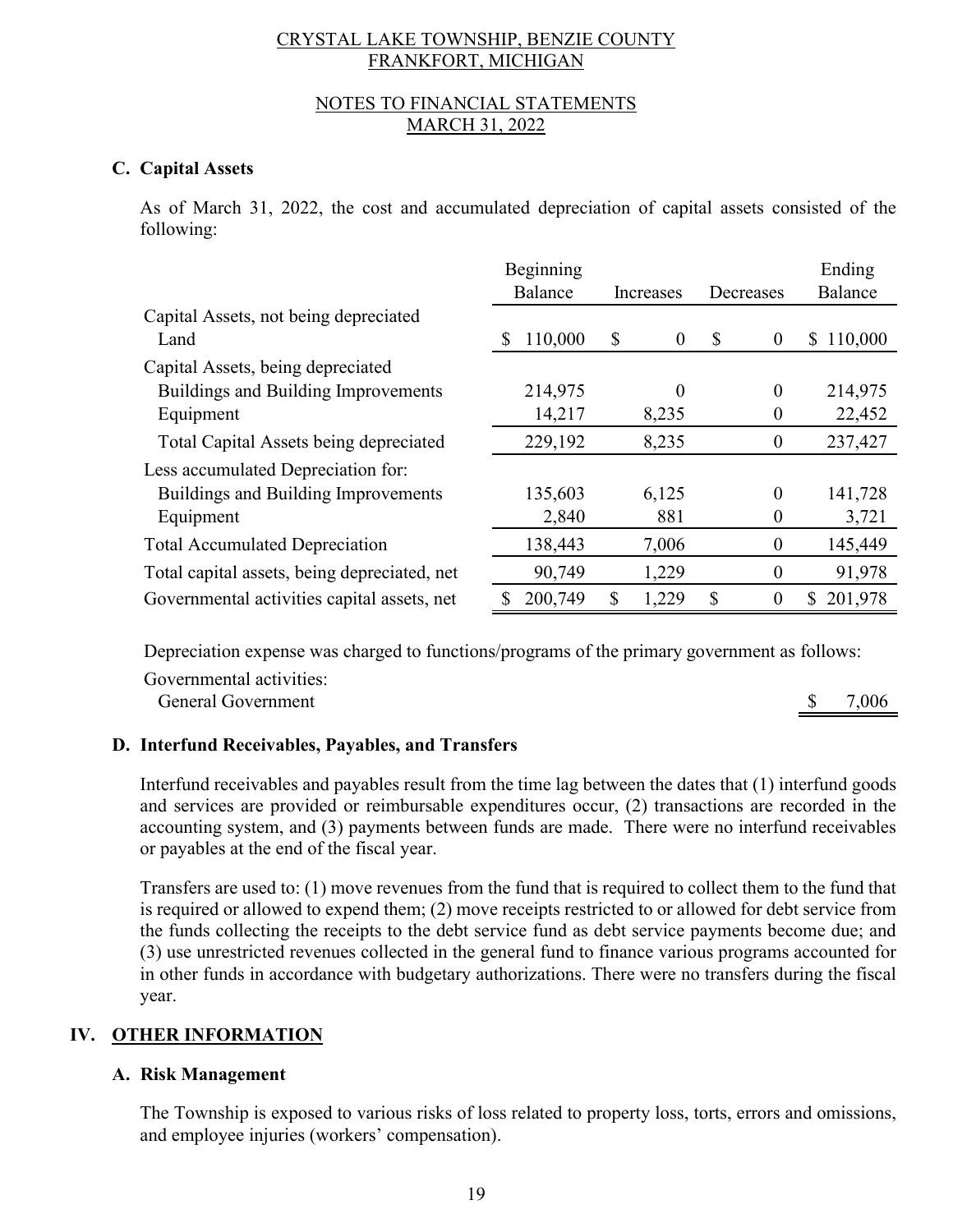### NOTES TO FINANCIAL STATEMENTS MARCH 31, 2022

The Township continues to carry commercial insurance for various risks of loss, including general liability, property and casualty, accident insurance, and workers' disability compensation. The Township has had no settled claims resulting from these risks that exceeded its commercial coverage in any of the past three fiscal years.

### **B. Endowment Fund**

In 2010 the Grand Traverse Regional Community Foundation (GTRCF) established an Endowment Fund to support, preserve, and enhance the Crystal Lake Township North Cemetery. The contributions given directly to GTRCF become a permanent endowment of the GTRCF and as such are not included as assets of Crystal Lake Township.

### **C. Contingencies**

Under the terms of various federal and state grants and regulatory requirements, periodic audits are required, and certain cost may be questioned as not being appropriate expenditures under the terms of the grants and requirements. Such audits could lead to reimbursement of the grantor or regulatory agencies. However, management does not believe such disallowances, if any, would be material to the financial position of the Township. No provision has been made for any liabilities that may arise from such audits since the amounts, if any, cannot be determined at this date.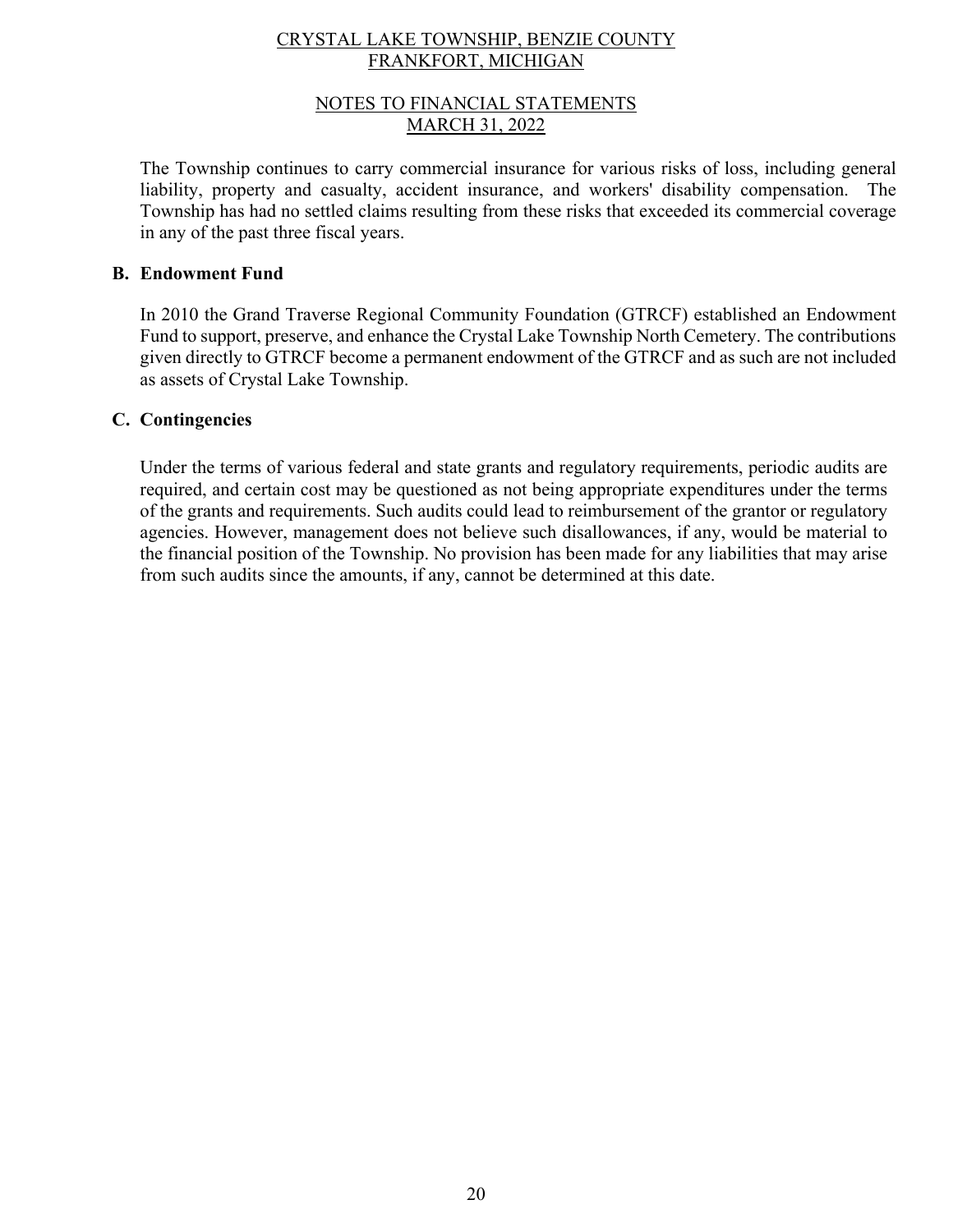# REQUIRED SUPPLEMENTARY INFORMATION

# YEAR ENDED MARCH 31, 2022 BUDGETARY COMPARISON SCHEDULE MAJOR GOVERNMENTAL FUNDS

|                                    | <b>GENERAL FUND</b><br><b>ROAD FUND</b> |                  |              |                  |              |                  |                |                  |              |                  |                  |
|------------------------------------|-----------------------------------------|------------------|--------------|------------------|--------------|------------------|----------------|------------------|--------------|------------------|------------------|
|                                    |                                         | ORIGINAL         | <b>FINAL</b> |                  |              |                  |                | ORIGINAL         |              | <b>FINAL</b>     |                  |
|                                    |                                         | <b>BUDGET</b>    |              | <b>BUDGET</b>    |              | <b>ACTUAL</b>    |                | <b>BUDGET</b>    |              | <b>BUDGET</b>    | <b>ACTUAL</b>    |
| <b>REVENUES</b>                    |                                         |                  |              |                  |              |                  |                |                  |              |                  |                  |
| Taxes                              | \$                                      | 180,000          | <sup>S</sup> | 180,000          | <sup>S</sup> | 204,880          | $\mathbb{S}^-$ | 175,000          |              | \$175,000        | \$183,983        |
| <b>Licenses and Permits</b>        |                                         | 2,500            |              | 2,500            |              | 6,655            |                | $\Omega$         |              | $\boldsymbol{0}$ | $\theta$         |
| <b>State Grants</b>                |                                         | 79,000           |              | 79,000           |              | 118,610          |                | $\theta$         |              | 0                | $\overline{0}$   |
| <b>Charges for Services</b>        |                                         | $\theta$         |              | $\theta$         |              | $\Omega$         |                | $\Omega$         |              | $\boldsymbol{0}$ | $\theta$         |
| <b>Interest and Rents</b>          |                                         | 1,000            |              | 1,000            |              | 694              |                | 50               |              | 50               | 49               |
| <b>Other Revenues</b>              |                                         | 1,000            |              | 1,000            |              | 7,975            |                | $\boldsymbol{0}$ |              | $\boldsymbol{0}$ | $\boldsymbol{0}$ |
| <b>Total Revenues</b>              |                                         | 263,500          |              | 263,500          |              | 338,814          |                | 175,050          |              | 175,050          | 184,032          |
| <b>EXPENDITURES</b>                |                                         |                  |              |                  |              |                  |                |                  |              |                  |                  |
| <b>General Government</b>          |                                         |                  |              |                  |              |                  |                |                  |              |                  |                  |
| Township Board                     |                                         | 15,008           |              | 15,008           |              | 12,187           |                | $\boldsymbol{0}$ |              | $\boldsymbol{0}$ | $\overline{0}$   |
| Accounting and Audit               |                                         | 7,350            |              | 8,200            |              | 6,765            |                | $\boldsymbol{0}$ |              | $\boldsymbol{0}$ | $\boldsymbol{0}$ |
| Supervisor                         |                                         | 25,770           |              | 25,770           |              | 23,788           |                | 0                |              | 0                | $\overline{0}$   |
| Assessor                           |                                         | 36,468           |              | 36,468           |              | 36,705           |                | $\theta$         |              | $\boldsymbol{0}$ | $\boldsymbol{0}$ |
| Election                           |                                         | 18,000           |              | 18,000           |              | 2,913            |                | 0                |              | $\boldsymbol{0}$ | $\overline{0}$   |
| Clerk                              |                                         | 44,235           |              | 44,235           |              | 35,202           |                | $\boldsymbol{0}$ |              | $\boldsymbol{0}$ | $\boldsymbol{0}$ |
| <b>Board of Review</b>             |                                         | 4,700            |              | 4,700            |              | 2,050            |                | $\Omega$         |              | 0                | $\theta$         |
| Treasurer                          |                                         | 29,895           |              | 29,895           |              | 27,832           |                | 0                |              | $\boldsymbol{0}$ | $\overline{0}$   |
| <b>Building and Grounds</b>        |                                         | 46,050           |              | 46,050           |              | 40,053           |                | 0                |              | $\boldsymbol{0}$ | $\boldsymbol{0}$ |
| Attorney                           |                                         | 11,500           |              | 11,500           |              | 4,584            |                | 0                |              | $\boldsymbol{0}$ | $\boldsymbol{0}$ |
| <b>Information Technology</b>      |                                         | 6,700            |              | 6,700            |              | 4,466            |                | $\boldsymbol{0}$ |              | $\boldsymbol{0}$ | $\boldsymbol{0}$ |
| Other                              |                                         | $\boldsymbol{0}$ |              | 300              |              | $\boldsymbol{0}$ |                | $\boldsymbol{0}$ |              | $\boldsymbol{0}$ | $\boldsymbol{0}$ |
| <b>Public Safety</b>               |                                         |                  |              |                  |              |                  |                |                  |              |                  |                  |
| Police                             |                                         | 3,760            |              | 3,760            |              | 1,453            |                | $\boldsymbol{0}$ |              | $\boldsymbol{0}$ | $\boldsymbol{0}$ |
| Fire and Ambulance Services        |                                         | $\boldsymbol{0}$ |              | $\boldsymbol{0}$ |              | $\boldsymbol{0}$ |                | $\boldsymbol{0}$ |              | $\boldsymbol{0}$ | $\boldsymbol{0}$ |
| Public Works                       |                                         |                  |              |                  |              |                  |                |                  |              |                  |                  |
| Roads, Streets, and Bridges        |                                         | 8,000            |              | 10,500           |              | 9,402            |                | 160,000          |              | 160,000          | 118,575          |
| <b>Street Lighting</b>             |                                         | 1,950            |              | 1,950            |              | 1,051            |                | $\boldsymbol{0}$ |              | $\theta$         | $\theta$         |
| Cemetery                           |                                         | $\boldsymbol{0}$ |              | $\boldsymbol{0}$ |              | $\boldsymbol{0}$ |                | 0                |              | $\theta$         | $\overline{0}$   |
| Lake Improvements                  |                                         | $\boldsymbol{0}$ |              | $\overline{0}$   |              | 2,000            |                | 0                |              | $\boldsymbol{0}$ | $\overline{0}$   |
| Airport                            |                                         | 15,000           |              | 15,000           |              | 15,000           |                | 0                |              | $\boldsymbol{0}$ | $\overline{0}$   |
| Community and Economic Development |                                         |                  |              |                  |              |                  |                |                  |              |                  |                  |
| Planning                           |                                         | 5,670            |              | 5,670            |              | 5,370            |                | $\boldsymbol{0}$ |              | $\boldsymbol{0}$ | $\bf{0}$         |
| Zoning                             |                                         | 19,980           |              | 20,980           |              | 20,012           |                | 0                |              | $\boldsymbol{0}$ | $\boldsymbol{0}$ |
| <b>Total Expenditures</b>          |                                         | 300,036          |              | 304,686          |              | 250,833          |                | 160,000          |              | 160,000          | 118,575          |
| Excess (Deficiency) of Revenues    |                                         |                  |              |                  |              |                  |                |                  |              |                  |                  |
| Over Expenditures                  |                                         | (36, 536)        |              | (41, 186)        |              | 87,981           |                | 15,050           |              | 15,050           | 65,457           |
| FUND BALANCE - Beginning of Year   |                                         | 721,645          |              | 721,645          |              | 732,775          |                | 67,200           |              | 67,200           | 68,067           |
| FUND BALANCE - End of Year         | \$                                      | 685,109          | $\mathbb{S}$ | 680,459          | $\mathbb{S}$ | 820,756          | \$             | 82,250           | $\mathbb{S}$ | 82,250           | \$133,524        |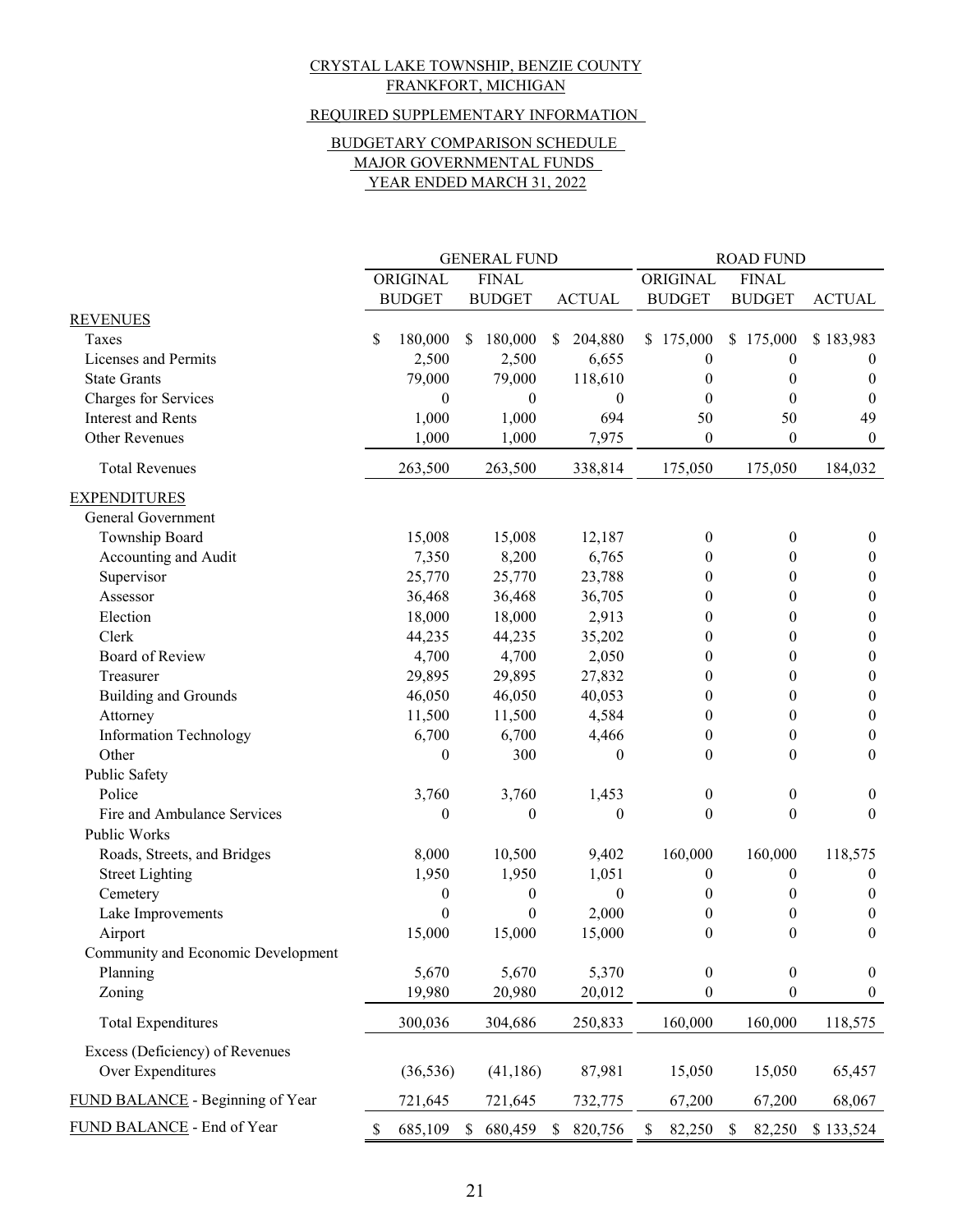# REQUIRED SUPPLEMENTARY INFORMATION

# BUDGETARY COMPARISON SCHEDULE MAJOR GOVERNMENTAL FUNDS YEAR ENDED MARCH 31, 2022

|                                                      | <b>FIRE FUND</b> |                  |              |                  |                  |    | <b>CEMETERY FUND</b> |              |                  |    |                  |  |
|------------------------------------------------------|------------------|------------------|--------------|------------------|------------------|----|----------------------|--------------|------------------|----|------------------|--|
|                                                      |                  | ORIGINAL         | <b>FINAL</b> |                  |                  |    | ORIGINAL             |              | <b>FINAL</b>     |    |                  |  |
|                                                      |                  | <b>BUDGET</b>    |              | <b>BUDGET</b>    | <b>ACTUAL</b>    |    | <b>BUDGET</b>        |              | <b>BUDGET</b>    |    | <b>ACTUAL</b>    |  |
| <b>REVENUES</b>                                      |                  |                  |              |                  |                  |    |                      |              |                  |    |                  |  |
| Taxes                                                | \$               | 117,000          |              | \$117,000        | \$121,776        | \$ | $\boldsymbol{0}$     | $\mathbb{S}$ | $\overline{0}$   | \$ | $\theta$         |  |
| <b>Licenses and Permits</b>                          |                  | $_{0}$           |              | $\Omega$         | $\Omega$         |    | $\theta$             |              | $\theta$         |    | $\theta$         |  |
| <b>State Grants</b>                                  |                  |                  |              | 0                | 0                |    | 0                    |              | $\Omega$         |    | $\theta$         |  |
| <b>Charges for Services</b>                          |                  | $^{(1)}$         |              | $\Omega$         | $\theta$         |    | 12,000               |              | 12,000           |    | 29,243           |  |
| <b>Interest and Rents</b>                            |                  | 275              |              | 275              | 83               |    | 1,000                |              | 1,000            |    | 292              |  |
| <b>Other Revenues</b>                                |                  | $\boldsymbol{0}$ |              | $\boldsymbol{0}$ | $\boldsymbol{0}$ |    | 2,800                |              | 2,800            |    | 3,070            |  |
| <b>Total Revenues</b>                                |                  | 117,275          |              | 117,275          | 121,859          |    | 15,800               |              | 15,800           |    | 32,605           |  |
| <b>EXPENDITURES</b>                                  |                  |                  |              |                  |                  |    |                      |              |                  |    |                  |  |
| <b>General Government</b>                            |                  |                  |              |                  |                  |    |                      |              |                  |    |                  |  |
| Township Board                                       |                  | $\theta$         |              | $\boldsymbol{0}$ | $\theta$         |    | $\boldsymbol{0}$     |              | $\theta$         |    | $\theta$         |  |
| Accounting and Audit                                 |                  | 0                |              | $\theta$         | 0                |    | $\boldsymbol{0}$     |              | $\boldsymbol{0}$ |    | $\theta$         |  |
| Supervisor                                           |                  |                  |              | $\mathbf{0}$     | $_{0}$           |    | $\theta$             |              | $\theta$         |    | 0                |  |
| Assessor                                             |                  |                  |              | 0                | 0                |    | $\boldsymbol{0}$     |              | $\theta$         |    | $\boldsymbol{0}$ |  |
| Election                                             |                  | 0                |              | 0                | $_{0}$           |    | $\theta$             |              | $\boldsymbol{0}$ |    | $\theta$         |  |
| Clerk                                                |                  | 0                |              | 0                | 0                |    | $\boldsymbol{0}$     |              | $\boldsymbol{0}$ |    | $\boldsymbol{0}$ |  |
| <b>Board of Review</b>                               |                  |                  |              |                  | $\mathbf{0}$     |    | $\theta$             |              | $\theta$         |    | 0                |  |
| Treasurer                                            |                  | 0                |              | 0                | $\mathbf{0}$     |    | $\theta$             |              | $\overline{0}$   |    | 0                |  |
| <b>Building and Grounds</b>                          |                  | 0                |              | 0                |                  |    | $\boldsymbol{0}$     |              | $\boldsymbol{0}$ |    | $\boldsymbol{0}$ |  |
| Attorney                                             |                  | $_{0}$           |              | 0                | 0                |    | $\boldsymbol{0}$     |              | $\overline{0}$   |    | $\theta$         |  |
| <b>Information Technology</b>                        |                  | 0                |              | $\theta$         | 0                |    | $\boldsymbol{0}$     |              | $\boldsymbol{0}$ |    | $\boldsymbol{0}$ |  |
| Other                                                |                  | 0                |              | $\theta$         | 0                |    | $\boldsymbol{0}$     |              | $\boldsymbol{0}$ |    | $\boldsymbol{0}$ |  |
| <b>Public Safety</b>                                 |                  |                  |              |                  |                  |    |                      |              |                  |    |                  |  |
| Police                                               |                  | 0                |              | 0                | $_{0}$           |    | $\boldsymbol{0}$     |              | $\theta$         |    | $\boldsymbol{0}$ |  |
| Fire and Ambulance Services                          |                  | 100,216          |              | 100,216          | 91,357           |    | $\boldsymbol{0}$     |              | $\boldsymbol{0}$ |    | $\boldsymbol{0}$ |  |
| Public Works                                         |                  |                  |              |                  |                  |    |                      |              |                  |    |                  |  |
| Roads, Streets, and Bridges                          |                  | $\theta$         |              | $\theta$         | 0                |    | $\boldsymbol{0}$     |              | $\theta$         |    | $\bf{0}$         |  |
| <b>Street Lighting</b>                               |                  | 0                |              | $\theta$         |                  |    | $\theta$             |              | $\overline{0}$   |    | $\boldsymbol{0}$ |  |
| Cemetery                                             |                  | $\theta$         |              | $\theta$         | $\theta$         |    | 43,925               |              | 43,925           |    | 39,759           |  |
| Lake Improvements                                    |                  | 0                |              | $\boldsymbol{0}$ | 0                |    | $\overline{0}$       |              | $\boldsymbol{0}$ |    | $\theta$         |  |
| Airport                                              |                  | $_{0}$           |              | $\Omega$         | 0                |    | $\boldsymbol{0}$     |              | $\theta$         |    | $\boldsymbol{0}$ |  |
| Community and Economic Development                   |                  |                  |              |                  |                  |    |                      |              |                  |    |                  |  |
| Planning                                             |                  | $\boldsymbol{0}$ |              | $\boldsymbol{0}$ | $\boldsymbol{0}$ |    | $\boldsymbol{0}$     |              | $\boldsymbol{0}$ |    | $\overline{0}$   |  |
| Zoning                                               |                  | $\overline{0}$   |              | $\overline{0}$   | $\theta$         |    | $\overline{0}$       |              | $\theta$         |    | $\overline{0}$   |  |
| <b>Total Expenditures</b>                            |                  | 100,216          |              | 100,216          | 91,357           |    | 43,925               |              | 43,925           |    | 39,759           |  |
| Excess (Deficiency) of Revenues<br>Over Expenditures |                  | 17,059           |              | 17,059           | 30,502           |    | (28, 125)            |              | (28, 125)        |    | (7,154)          |  |
| FUND BALANCE - Beginning of Year                     |                  | 106,303          |              | 106,303          | 107,016          |    | 320,783              |              | 320,783          |    | 331,738          |  |
| FUND BALANCE - End of Year                           |                  | 123,362          |              | \$123,362        | \$137,518        |    | 292,658              | S            | 292,658          |    | \$324,584        |  |